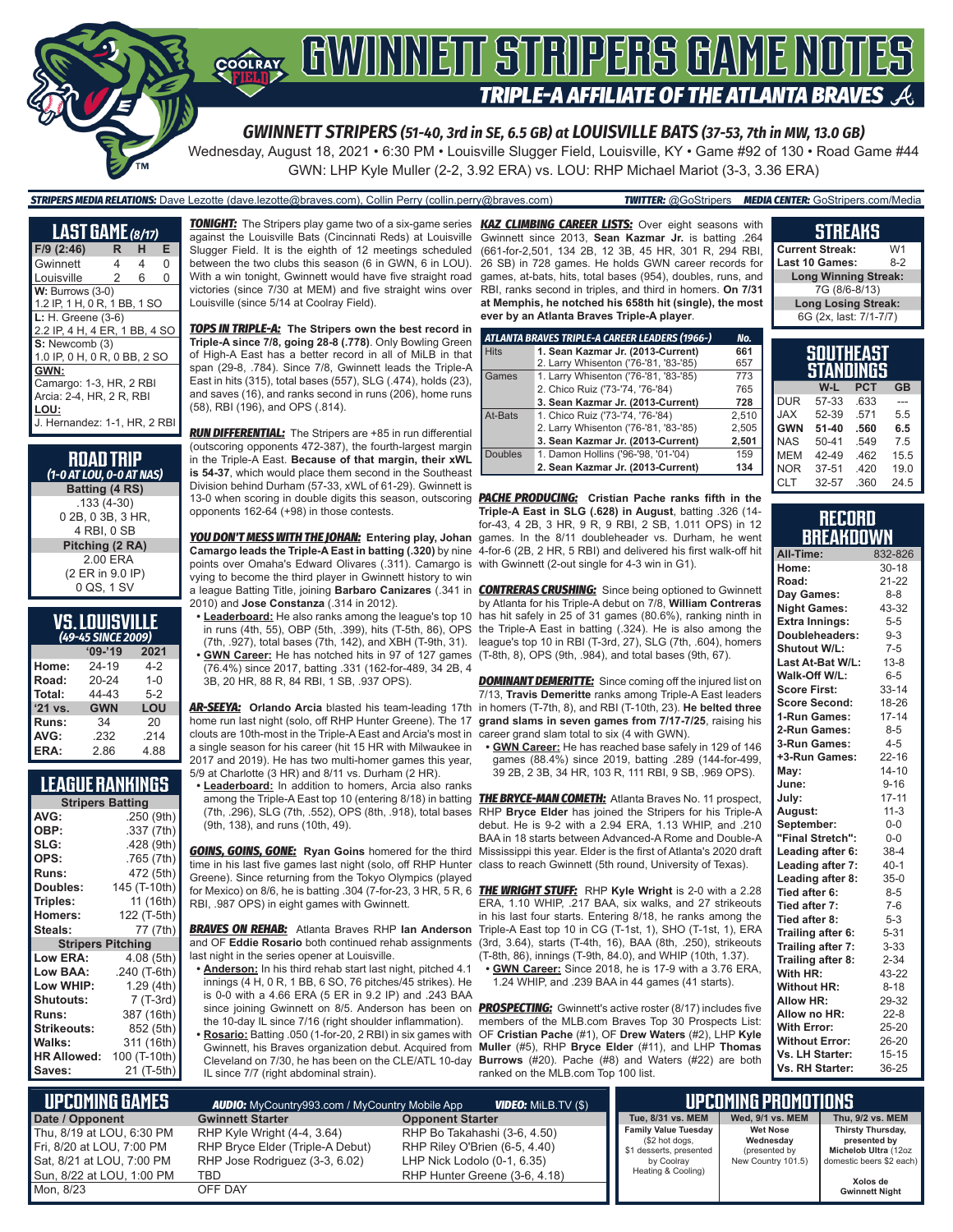

#### *WEDNESDAY, AUGUST 18, 2021 AT LOUISVILLE*

#### **MANAGER MATT TUIASOSOPO**

**Matt Tuiasosopo** is in his first season as Gwinnett manager and his third season as a coach in the Atlanta Braves organization in 2021. He was named the seventh manager in team history on 3/30/21. Tuiasosopo is both the youngest manager in team history (turned 35 on 5/10) and the first former Gwinnett player to manage the club (hit .221 with 19 HR, 73 RBI in 178 games from 2016-17).

Tuiasosopo made his managerial debut in 2019 with Class-A Rome, leading the club to a 65-74 record and earning Atlanta's Bobby Cox Award for minor league manager of the year. He was set to return to Rome in 2020, but was reassigned to the Braves Alternate Training Site at Coolray Field once the MiLB season was canceled.

| Tuiasosopo's Managerial Career | Games | W-L     | <b>PCT</b> | <b>Plavoffs</b> |
|--------------------------------|-------|---------|------------|-----------------|
| With Gwinnett (1 Season):      | 91    | $51-40$ | .560       |                 |
| MiLB Career (2 Seasons):       | 230   | 116-114 | .504       |                 |

*All staff bios available in the 2021 Stripers Media Guide*

| EJECTIONS (4)              |                          |                         |  |  |
|----------------------------|--------------------------|-------------------------|--|--|
| Player/Coach               | Date/Inning              | <b>Umpire</b>           |  |  |
| <b>Ryan Goins</b>          | 5/25 vs. MEM, 7th Inning | <b>HP Clint Vondrak</b> |  |  |
| <b>MGR Matt Tuiasosopo</b> | 6/3 vs. JAX, 8th Inning  | <b>HP Alex Tosi</b>     |  |  |
| <b>Travis Snider</b>       | 7/30 at MEM, 8th Inning  | HP John Bacon           |  |  |
| <b>Ryan Casteel</b>        | 8/17 at LOU, 3rd Inning  | 1B Charlie Ramos        |  |  |

| TEAM DEFENSE (5TH IN TRIPLE-A EAST)                                          |                                                                |           |           |            |            |           |           |
|------------------------------------------------------------------------------|----------------------------------------------------------------|-----------|-----------|------------|------------|-----------|-----------|
| <b>PCT</b>                                                                   | G                                                              | <b>TC</b> | <b>PO</b> | A          | Е          | <b>DP</b> | <b>TP</b> |
| .983                                                                         | 91                                                             | 3225      | 2360      | 809        | 56         | 86        |           |
| <b>Catchers</b>                                                              |                                                                | <b>SB</b> | <b>CS</b> | <b>ATT</b> | <b>PCT</b> | <b>PB</b> | W-L       |
| Casteel, Ryan                                                                |                                                                |           | O         |            | .000       |           | $1 - 1$   |
| Contreras, William                                                           |                                                                | 12        | 0         | 12         | .000       | 3         | $16 - 2$  |
| d'Arnaud, Travis                                                             |                                                                | 2         | 2         | 4          | .500       |           | $5 - 1$   |
| Jackson, Alex                                                                |                                                                | 10        | 4         | 14         | .286       |           | $11 - 12$ |
| Lucroy, Jonathan                                                             |                                                                | 18        | 5         | 23         | .217       |           | $8 - 15$  |
| Martinez. Carlos                                                             |                                                                | 3         | 0         | 3          | .000       |           | $2 - 1$   |
| Morales, Jonathan                                                            |                                                                | 10        | 5         | 15         | .333       |           | $8 - 8$   |
| Total:                                                                       |                                                                | 56        | 16        | 72         | .222       | 8         | $51 - 40$ |
| Outfield Assists (23):<br>Waters (9), Demeritte (4), Ervin (4), Sanchez (2), |                                                                |           |           |            |            |           |           |
|                                                                              | Almonte (1), Inciarte (1), Pache (1), Rosario (1)              |           |           |            |            |           |           |
|                                                                              | Pitcher Pickoffs (4):<br>Kingham (2), Y. Lopez (1), Muller (1) |           |           |            |            |           |           |
|                                                                              | Catcher Pickoffs (2):<br>Casteel (1), Jackson (1)              |           |           |            |            |           |           |

# **STARTS**

|     | <b>By Batting Order</b>                                                                                                                                                                                              |
|-----|----------------------------------------------------------------------------------------------------------------------------------------------------------------------------------------------------------------------|
| 1:  | Waters (61), Pache (15), Inciarte (6), Arcia (5), Almonte (1), Ervin (1), Gore (1),<br>Sanchez (1)                                                                                                                   |
| 2:  | Pache (27), Kipnis (22), Arcia (17), Goins (7), Rosario (6), Demeritte (3), Waters (3),<br>Almonte (1), Camargo (1), Ervin (1), Gore (1), Heredia (1), Sanchez (1)                                                   |
| 3:  | Arcia (41), Camargo (29), d'Arnaud (6), Demeritte (4), Jackson (3), Kipnis (3), Lucroy (3),<br>Contreras (2)                                                                                                         |
| 4:  | Camargo (39), Jackson (17), Demeritte (15), Lucroy (5), Contreras (4), Kipnis (4),<br>Almonte (3), Casteel (3), Kazmar Jr. (1)                                                                                       |
| 5:  | Contreras (19), Lucroy (13), Goins (11), Kazmar Jr. (10), Almonte (8), Jackson (8),<br>Kipnis (8), Demeritte (6), Camargo (3), Snider (2), Casteel (1), Ervin (1), Sanchez (1)                                       |
| 6:  | Goins (19), Kazmar Jr. (11), Casteel (10), Demeritte (8), Ervin (8), Snider (8),<br>Pache (6), Lucroy (5), Almonte (4), Sanchez (4), Waters (4), Contreras (3), Jackson (1)                                          |
| 7:  | Ervin (21), Kazmar Jr. (16), Goins (12), Sanchez (11), Snider (11), Pache (6),<br>Demeritte (5), Casteel (4), Morales (2), Waters (2), Almonte (1)                                                                   |
| 8:  | Sanchez (29), Ervin (12), Morales (12), Kazmar Jr. (11), Snider (8), Goins (7),<br>Casteel (5), Gore (4), Brugman (1), Martinez (1), Unroe (1)                                                                       |
| 9:  | Starting Pitchers (49), Sanchez (12), Morales (11), Ervin (4), Gore (4), Snider (4),<br>Casteel (2), Kazmar Jr. (2), Martinez (2), Unroe (1)                                                                         |
|     | <b>By Position</b>                                                                                                                                                                                                   |
| C:  | Jackson (23), Lucroy (23), Contreras (18), Morales (16), d'Arnaud (6), Martinez (3),<br>Casteel (2)                                                                                                                  |
| 1B: | Camargo (38), Casteel (21), Snider (13), Kazmar Jr. (8), Morales (6), Lucroy (2),<br>Unroe (2), Goins (1)                                                                                                            |
| 2B: | Kipnis (29), Goins (24), Sanchez (19), Kazmar Jr. (17), Arcia (1), Morales (1)                                                                                                                                       |
| 3B: | Camargo (31), Kazmar Jr. (23), Sanchez (22), Goins (10), Arcia (3), Morales (2)                                                                                                                                      |
| SS: | Arcia (54), Goins (21), Sanchez (14), Camargo (1), Kazmar Jr. (1)                                                                                                                                                    |
| LF: | Waters (28), Ervin (22), Gore (10), Almonte (9), Snider (7), Kipnis (5), Arcia (4),<br>Demeritte (3), Heredia (1), Rosario (1), Sanchez (1)                                                                          |
| CF: | Pache (50), Waters (27), Ervin (6), Inciarte (5), Rosario (3)                                                                                                                                                        |
| RF: | Demeritte (35), Ervin (19), Waters (15), Almonte (8), Snider (8), Sanchez (3), Pache (2),<br>Camargo (1)                                                                                                             |
| DH: | Contreras (10), Jackson (6), Snider (5), Demeritte (3), Kipnis (3), Casteel (2),<br>Kazmar Jr. (2), Pache (2), Rosario (2), Almonte (1), Arcia (1), Brugman (1), Camargo (1),<br>Ervin (1), Inciarte (1), Lucroy (1) |

|               | <b>VS. 2021 OPPONENTS</b>                                           |          |          |               |         |         |         |  |  |  |  |  |  |  |  |
|---------------|---------------------------------------------------------------------|----------|----------|---------------|---------|---------|---------|--|--|--|--|--|--|--|--|
|               | <b>Total</b><br>Road<br><b>Total</b><br>Home<br><b>Road</b><br>Home |          |          |               |         |         |         |  |  |  |  |  |  |  |  |
| <b>CLT</b>    | $5 - 1$                                                             | $11 - 1$ | $16 - 2$ | COL           | ---     |         | ---     |  |  |  |  |  |  |  |  |
| <b>DUR</b>    | $4 - 2$                                                             | $1 - 5$  | $5 - 7$  | LOU           | $4 - 2$ | $1 - 0$ | $5 - 2$ |  |  |  |  |  |  |  |  |
| <b>JAX</b>    | $1 - 5$                                                             | $- - -$  | $1 - 5$  | <b>MW DIV</b> | $4 - 2$ | $1 - 0$ | $5-2$   |  |  |  |  |  |  |  |  |
| <b>MEM</b>    | $5 - 1$                                                             | $7 - 5$  | $12 - 6$ |               |         |         |         |  |  |  |  |  |  |  |  |
| <b>NAS</b>    | $6-6$                                                               | $0-6$    | $6 - 12$ |               |         |         |         |  |  |  |  |  |  |  |  |
| <b>NOR</b>    | $5 - 1$                                                             | $1 - 5$  | $6-6$    |               |         |         |         |  |  |  |  |  |  |  |  |
| <b>SE DIV</b> | 26-16                                                               | 20-22    | 46-38    |               |         |         |         |  |  |  |  |  |  |  |  |

#### **LAST AT-BAT WINS** *(13)*

|                      |                          | The Stripers are 13-8 (.619) in games decided in the last at-bat in 2021. |
|----------------------|--------------------------|---------------------------------------------------------------------------|
| Date/Opponent        | <b>Score</b>             | <b>Game-Winning Play</b>                                                  |
| 5/4 at Charlotte     | 10-9 (12th)              | Almonte scores on E4 (Reynolds)                                           |
| 5/9 at Charlotte     | 12-9 (10th)              | Camargo RBI single                                                        |
| 5/14 vs. Louisville  | $2-1$ (8th)              | Arcia solo HR                                                             |
| 5/16 vs. Louisville  | 5-4 $(9th)*$             | Arcia walk-off solo HR                                                    |
| 5/25 vs. Memphis     | $2-1$ (9th) <sup>*</sup> | Kazmar walk-off single                                                    |
| 6/9-G2 at Memphis    | $3-1$ (8th)              | Waters RBI single                                                         |
| 6/18 vs. Nashville   | 8-7 (10th)*              | Arcia scores on E4 (Hiura on Lucroy FC)                                   |
| 6/30 at Durham       | $2-1$ (9th)              | Pache RBI single                                                          |
| 7/18 at Charlotte    | 13-12 (9th)              | Contreras RBI double                                                      |
| 8/1 at Memphis       | $4-2$ (9th)              | Ervin RBI single                                                          |
| 8/6 vs. Charlotte    | 4-3 $(11th)^*$           | Morales walk-off single                                                   |
| 8/8-G1 vs. Charlotte | 4-3 $(7th)^*$            | d'Arnaud walk-off single                                                  |
| 8/11-G1 vs. Durham   | 4-3 $(7th)^*$            | Pache walk-off single                                                     |
|                      |                          |                                                                           |

*\*Denotes "walk-off" win*

# **GWINNETT PLAYERS USED** *(57 IN 2021)*

**Pitchers (32)** Anderson, Ian Arano, Victor Biddle, Jesse Bradford, Chasen Burrows, Thomas Chavez, Jesse Davidson, Tucker De La Cruz, Jasseel *Edwards Jr., Carl* Flaa, Jay *Greene, Shane*  Hernandez, Daysbel *Horacek, Mitch* Johnstone, Connor *Jones, Nate* Kelley, Trevor Lee, Dylan Lopez, Yoan Martin, Chris Minter, A.J. Muller, Kyle Roark, Tanner *Tice,Ty* Webb, Jacob *Wilson, Bryse* Wright, Kyle

Kingham, Nolan Newcomb, Sean Rodriguez, Jose Santana, Edgar Toussaint, Touki Ynoa, Huascar Almonte, Abraham Arcia, Orlando *Brugman, Jaycob* Camargo, Johan Casteel, Ryan Contreras, William d'Arnaud, Travis Demeritte, Travis Ervin, Phillip Goins, Ryan Gore, Terrance Heredia, Guillermo *Inciarte, Ender Jackson, Alex* Kazmar Jr., Sean Kipnis, Jason

*Lucroy, Jonathan* Martinez, Carlos Morales, Jonathan Pache, Cristian Rosario, Eddie Sanchez, Yolmer Snider, Travis Unroe, Riley Waters, Drew

*Italics = Player no longer in Braves organization*

#### **BASS-LANTA**

OF Abraham Almonte RHP Ian Anderson INF/OF Orlando Arcia LHP Jesse Biddle INF Johan Camargo RHP Jesse Chavez C William Contreras C Travis d'Arnaud LHP Tucker Davidson RHP Carl Edwards Jr.

**30 players have played for both Gwinnett and Atlanta in 2021:** RHP Jay Flaa RHP Shane Greene OF Guillermo Heredia OF Ender Inciarte C Alex Jackson RHP Nate Jones INF Sean Kazmar Jr. C Jonathan Lucroy RHP Chris Martin LHP A.J. Minter

LHP Kyle Muller (Debut) LHP Sean Newcomb OF Cristian Pache RHP Edgar Santana RHP Ty Tice RHP Touki Toussaint RHP Jacob Webb RHP Bryse Wilson RHP Kyle Wright RHP Huascar Ynoa

### **ATLANTA BRAVES REHAB ASSIGNMENTS** *(10 IN 2021)*

**Player Injury (IL Date)** RHP Huascar Ynoa Fractured RT Hand (5/17)<br>OF Eddie Rosario RT Abdominal Strain (7/7)

**- 2 -**

RHP Chris Martin RT Shoulder Inflammation (4/7) 5/5-5/11<br>OF Ender Inciarte Strained LT Hamstring (4/17) 5/6-5/12 OF Ender Inciarte Strained LT Hamstring (4/17)<br>OF Guillermo Heredia RT Hamstring Inflammation (5) RT Hamstring Inflammation (5/1) 5/14 C Alex Jackson Strained LT Hamstring (5/2) 5/21-6/9, 6/30-7/20 OF Cristian Pache RT Hamstring Inflammation (5/14) 5/29-6/1<br>RHP Touki Toussaint RT Shoulder Strain (3/26) 6/22-7/15 RHP Touki Toussaint RT Shoulder Strain (3/26) 6/22-7/15<br>C. Travis d'Arnaud C. Torn LT Thumb Ligament (5/2) 6/10-8/10 Torn LT Thumb Ligament (5/2) RHP Ian Anderson RT Shoulder Inflammation (7/16) 8/5-<br>RHP Huascar Ynoa Fractured RT Hand (5/17) 8/6-8/16 RT Abdominal Strain (7/7) 8/10-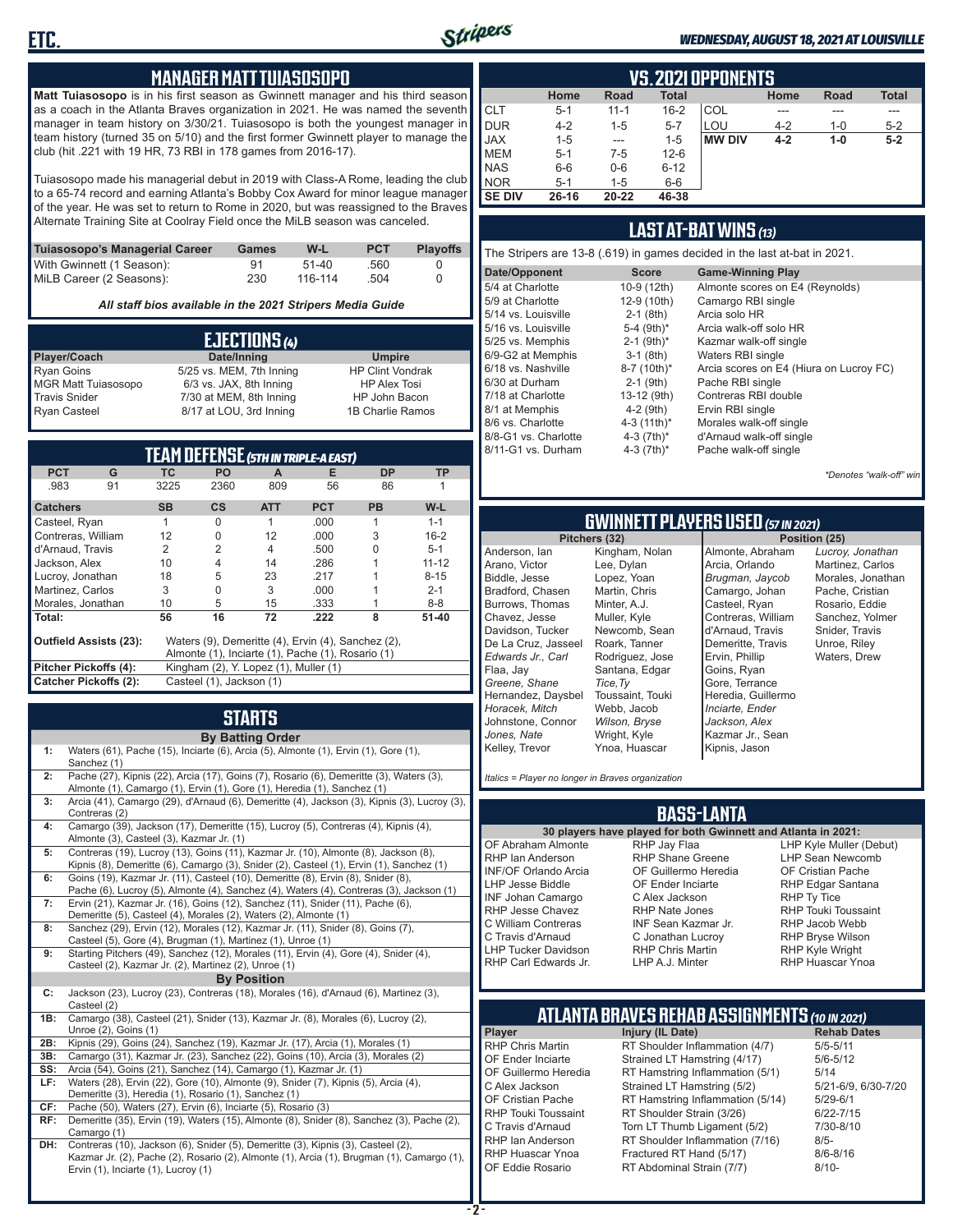### **STARTING PITCHER**



**ON BRAVES 40-MAN ROSTER BIO ON PAGE 78 OF MEDIA GUIDE**

#### *WEDNESDAY, AUGUST 18, 2021 AT LOUISVILLE*

# **50****KYLE MULLER**

**B/T:** R/L **BORN:** 10/7/97 in Dallas, TX (age 23) **HT:** 6-7 **ACQUIRED:** Braves' 2nd Round Pick (44th Overall) in 2016 June draft out of Jesuit College Prep (Dallas, TX)

*TONIGHT'S START:* Muller makes his 10th start with Gwinnett in game two of a sixgame series at Louisville ... He pitches for the Stripers for the first time since being optioned by Atlanta on 8/13 ... Over his last four Triple-A starts since 5/27, he is 2-1 with a 1.73 ERA (5 ER in 26.0 IP), 0.81 WHIP, .167 BAA, six walks, and 35 strikeouts.

*PROSPECTING:* Muller is ranked Atlanta's No. 5 prospect by MLB.com ... Entering the year, he was ranked the Braves' No. 7 prospect by *Baseball America* ... *BA* also rated him as owner of both the "Best Fastball" and "Best Curveball" in the Braves system.

*2021 WITH ATLANTA:* He has been recalled by the Braves four times during his MLB debut season (6/16, 6/21, 6/27, and 7/19) ... Overall, is 2-4 with a 4.17 ERA, 1.25 WHIP, and .202 BAA in nine games (8 starts) ... Debuted in relief on 6/15 vs. Boston (1.0 IP, 4 H, 2 ER) ... Made his first MLB start on 6/21 at the New York Mets (loss, 4.0 IP, 0 H, 1 ER) ... Earned his first MLB win on 6/27 at Cincinnati (5.0 IP, 1 H, 0 R) ... After going 2-3 with a 2.43 ERA and .184 BAA in his first seven games (6 starts) from 6/16- 7/31, went 0-1 with an 11.57 ERA and .269 BAA in two starts from 8/6-8/12.

*2021 WITH GWINNETT:* Was on Gwinnett's Opening Night roster ... On 5/4 at Charlotte (ND, 3.0 IP, 5 H, 7 R, 6 ER, 5 BB, 4 SO), became the third pitcher in Gwinnett history to make his Triple-A debut as the Opening Night starter, joining **Tommy Hanson** (4/9/09 at Charlotte) and **Mike Soroka** (4/6/18 at Norfolk) ... Made his Coolray Field debut on 5/15 vs. Louisville (ND, 4.0 IP, 4 H, 1 ER) ... Earned his first Triple-A win on 5/27 vs. Memphis (5.0 IP, 3 H, 1 ER), also went 2-for-3 with an RBI in the 14-2 win ... Over two starts in June, went 1-0 with a 1.64 ERA, 0.82 WHIP, and .135 BAA ... Struck out a season-high 11 over 6.0 innings (6 H, 2 ER, 0 BB) in a loss on 7/9 vs. Nashville.

*2020 SEASON:* Muller was a member of the Braves' 60-man player pool, but spent the entire season at the Alternate Training Site in Gwinnett.

*CAREER ACCOLADES:* **2018:** Arizona Fall League Rising Stars Game (1-0, 2.53 ERA in 7G with Peoria) ... **2019:** Southern League Pitcher of the Week (5/26/19) ... Southern League Midseason All-Star (4-4, 3.18 ERA, .188 BAA in 14 first-half starts with Double-A Mississippi).

|              | <b>MULLER'S OVERALL STATS</b>                                                                         |         |      |       |    |     |     |      |      |  |  |  |  |  |  |
|--------------|-------------------------------------------------------------------------------------------------------|---------|------|-------|----|-----|-----|------|------|--|--|--|--|--|--|
| Year         | <b>WHIP</b><br><b>HR</b><br>G/GS<br><b>BB</b><br>W-L<br><b>ERA</b><br><b>SO</b><br><b>BAA</b><br>Team |         |      |       |    |     |     |      |      |  |  |  |  |  |  |
| 12021        | ATLANTA (MLB)                                                                                         | $2 - 4$ | 4 17 | 9/8   |    | 20  | 37  | .202 | 1.25 |  |  |  |  |  |  |
|              | Gwinnett (AAA)                                                                                        | $2-2$   | 3.92 | 9/9   | 6  | 21  | 56  | .226 | 1.35 |  |  |  |  |  |  |
| MiLB Career: |                                                                                                       | $22-12$ | 3.13 | 77/76 | 24 | 165 | 392 | .223 | 1.26 |  |  |  |  |  |  |
| MLB Career:  |                                                                                                       | $2 - 4$ | 4 17 | 9/8   |    | 20  | 37  | .202 | 1.25 |  |  |  |  |  |  |

|                             | <b>MULLER'S 2021 SPLITS (WITH GWINNETT)</b> |                              |                                         |  |  |  |  |  |  |  |  |  |  |
|-----------------------------|---------------------------------------------|------------------------------|-----------------------------------------|--|--|--|--|--|--|--|--|--|--|
| Home:                       | 2-1, 2.25 ERA (4G)                          | Road:                        | 0-1, 5.48 ERA (5G)                      |  |  |  |  |  |  |  |  |  |  |
| Day:                        | 0-0, 6.75 ERA (1G)                          | Night:                       | 2-2, 3.62 ERA (8G)                      |  |  |  |  |  |  |  |  |  |  |
| <b>Starter:</b><br>Vs. LHB: | 2-2, 3.92 ERA (9G)<br>.195 BAA, 1 HR        | <b>Reliever:</b><br>Vs. RHB: | $0-0, - -$ ERA $(0G)$<br>.237 BAA, 5 HR |  |  |  |  |  |  |  |  |  |  |
|                             |                                             |                              |                                         |  |  |  |  |  |  |  |  |  |  |

|         | MULLER VS. LOUISVILLE                                                   |      |  |  |     |  |  |  |  |  |  |  |  |  |  |
|---------|-------------------------------------------------------------------------|------|--|--|-----|--|--|--|--|--|--|--|--|--|--|
|         | W-L<br><b>ERA</b><br>HR<br><b>GS</b><br><b>BB</b><br>ER<br>IP<br>G<br>н |      |  |  |     |  |  |  |  |  |  |  |  |  |  |
| 12021:  | 0-0                                                                     | 2.25 |  |  | 4.0 |  |  |  |  |  |  |  |  |  |  |
| Career: | 0-0                                                                     | 2.25 |  |  | 4.0 |  |  |  |  |  |  |  |  |  |  |

|             | <b>MULLER'S HIGHS &amp; LOWS</b> |                                    |  |  |  |  |  |  |  |  |  |  |
|-------------|----------------------------------|------------------------------------|--|--|--|--|--|--|--|--|--|--|
|             | <b>Season</b>                    | Career (MiLB and MLB)              |  |  |  |  |  |  |  |  |  |  |
| IIP:        | 6.0 (2x, last: 7/9 vs. NAS)      | 7.1 (7/20/18, FLA at CLR)          |  |  |  |  |  |  |  |  |  |  |
| $\vert$ so: | 11 (7/9 vs. NAS)                 | 12 (7/9/18, FLA at DBT)            |  |  |  |  |  |  |  |  |  |  |
| BB:         | 5 (5/4 at CLT)                   | 6 (4/19/19, MIS at CHA)            |  |  |  |  |  |  |  |  |  |  |
| Iн:         | 7 (5/9 at CLT)                   | 9 (2x, last: 6/28/18, FLA vs. DUN) |  |  |  |  |  |  |  |  |  |  |
| <b>IER:</b> | 6 (2x, last: 8/12 vs. CIN)       | 6 (4x, last: 8/12/21, ATL vs. CIN) |  |  |  |  |  |  |  |  |  |  |
| Low-Hit CG: |                                  | Never                              |  |  |  |  |  |  |  |  |  |  |
| Low-ER CG:  |                                  | Never                              |  |  |  |  |  |  |  |  |  |  |

|                      | <b>MULLER AT THE PLATE</b>                                                     |    |  |  |  |  |          |  |  |   |  |  |  |  |  |
|----------------------|--------------------------------------------------------------------------------|----|--|--|--|--|----------|--|--|---|--|--|--|--|--|
|                      | AVG.<br><b>RBI</b><br><b>BB</b><br>3B<br><b>HR</b><br>2B<br>AB<br>н<br>SΟ<br>R |    |  |  |  |  |          |  |  |   |  |  |  |  |  |
| 2021 w/ATL:          | .091                                                                           |    |  |  |  |  |          |  |  |   |  |  |  |  |  |
| 2021 w/GWN:          | .333                                                                           | 12 |  |  |  |  | $\Omega$ |  |  | 6 |  |  |  |  |  |
| <b>IMILB Career:</b> | 15<br>.216<br>37<br>O<br>8<br>4                                                |    |  |  |  |  |          |  |  |   |  |  |  |  |  |
| <b>IMLB Career:</b>  | .091                                                                           | 11 |  |  |  |  | $\Omega$ |  |  |   |  |  |  |  |  |

|            | <b>MULLER'S 2021 STARTS (ALL LEVELS)</b>                                                                                                                |           |     |                |   |   |          |   |    |        |                         |          |                                                  |  |  |
|------------|---------------------------------------------------------------------------------------------------------------------------------------------------------|-----------|-----|----------------|---|---|----------|---|----|--------|-------------------------|----------|--------------------------------------------------|--|--|
| Team       | н<br>IP<br><b>BB</b><br>NP-S<br>Opp. Starter<br>Date/Opp.<br><b>Result</b><br>R.<br><b>HR</b><br><b>SO</b><br><b>Notes</b><br><b>ER</b><br><b>Final</b> |           |     |                |   |   |          |   |    |        |                         |          |                                                  |  |  |
| GWN        | 5/4 at CLT                                                                                                                                              | <b>ND</b> | 3.0 | 5              |   | 6 | 2        | 5 | 4  | 82-38  | Jimmy Lambert           | W. 10-9  | Triple-A debut, exited trailing 4-3 in 4th.      |  |  |
| GWN        | 5/9 at CLT                                                                                                                                              | <b>ND</b> | 4.0 |                | 4 | 3 |          | 3 | 6  | 84-52  | Jimmy Lambert           | W. 12-9  | Exited training 4-3 in 4th once again.           |  |  |
| <b>GWN</b> | 5/15 vs. LOU                                                                                                                                            | <b>ND</b> | 4.0 | 4              |   |   |          | 3 | 6  | 83-46  | Bo Takahashi            | W. 11-1  | GWN scored 10 runs in last two innings.          |  |  |
| GWN        | 5/21 at NAS                                                                                                                                             | L. 0-1    | 4.1 | 4              | 3 | З |          | 4 | 5  | 92-55  | Thomas Jankins          | $L. 2-3$ | Recorded first Triple-A hit, an RBI single.      |  |  |
| GWN        | 5/27 vs. MEM                                                                                                                                            | W, 1-1    | 5.0 | 3              |   |   |          | 0 | 8  | 81-52  | Zack Thompson           | W. 14-2  | First career Triple-A win.                       |  |  |
| GWN        | $6/2$ vs. JAX                                                                                                                                           | W. 2-1    | 5.0 | 4              |   |   | $\Omega$ | 2 | 6  | 84-53  | Shawn Morimando         | W, 11-3  | Consec. wins for first time since 5/20-26, 2019. |  |  |
| GWN        | 6/9-G2 at MEM                                                                                                                                           | ND.       | 6.0 |                |   |   |          |   | 6  | 88-53  | Austin Warner           | W. 3-1   | Third straight start allowing one run.           |  |  |
| <b>ATL</b> | 6/21-G1 at NYM                                                                                                                                          | L. 0-1    | 4.0 | 0              |   |   |          |   | 3  | 56-33  | Jacob deGrom            | L, 2-4   | First Major League start.                        |  |  |
| <b>ATL</b> | 6/27 at CIN                                                                                                                                             | W, 1-1    | 5.0 |                | 0 | U |          |   | 9  | 93-55  | <b>Tyler Mahle</b>      | W, 4-0   | First Major League win, season high for SO.      |  |  |
| <b>ATL</b> | 7/3 vs. MIA                                                                                                                                             | L. 1-2    | 5.2 | 4              | 3 | 3 |          | 4 |    | 102-60 | Sandy Alcantara         | $L, 2-3$ | Most pitches since $7/16/19$ (103, MIS @ JAX).   |  |  |
| GWN        | 7/9 vs. NAS                                                                                                                                             | L. 2-2    | 6.0 | 6              | 2 | 2 | 0        | U | 11 | 95-62  | Josh Lindblom           | $L, 1-3$ | One strikeout shy of career high (12).           |  |  |
| GWN        | 7/14 at CLT                                                                                                                                             | <b>ND</b> | 4.0 |                | 0 | C | $\Omega$ |   | 4  | 73-45  | Matt Tomshaw            | W. 11-1  | Shortest MiLB start since 5/15 vs. LOU.          |  |  |
| <b>ATL</b> | 7/21-G1 vs. SD                                                                                                                                          | L. 1-3    | 4.0 | $\overline{2}$ |   |   |          | 3 | 3  | 87-50  | Chris Paddack           | L. 2-3   | Profar doubled, scored for lone run allowed.     |  |  |
| <b>ATL</b> | 7/26-G1 at NYM                                                                                                                                          | W. 2-3    | 5.0 | 4              | 0 | U | $\Omega$ |   | 3  | 75-46  | Marcus Stroman          | W. 2-0   | Recorded first MLB hit, a single in the 3rd.     |  |  |
| <b>ATL</b> | 7/31 vs. MIL                                                                                                                                            | <b>ND</b> | 5.0 | 4              |   |   | $\Omega$ |   |    | 87-54  | <b>Brandon Woodruff</b> | W. 8-1   | Braves added seven runs after his exit.          |  |  |
| <b>ATL</b> | 8/6 vs. WSH                                                                                                                                             | <b>ND</b> | 4.2 | $\overline{2}$ | 3 | 3 | $\Omega$ |   | 3  | 80-51  | Erick Fedde             | W. 8-4   | Three wild pitches were most in MLB start.       |  |  |
| <b>ATL</b> | 8/12 vs. CIN                                                                                                                                            | L. 2-4    | 2.1 | 5              | 6 | 6 |          | 3 | 4  | 72-45  | Vladimir Gutierrez      | L. 3-12  | Shortest MLB start, optioned to GWN on 8/13.     |  |  |

|                     | <b>STRIPERS STARTING PITCHERS (13 IN 2021)</b> |            |           |               |           |                             |                            |                                                    |  |  |  |  |  |  |
|---------------------|------------------------------------------------|------------|-----------|---------------|-----------|-----------------------------|----------------------------|----------------------------------------------------|--|--|--|--|--|--|
| <b>Pitcher</b>      | $W-L$                                          | <b>ERA</b> | <b>GS</b> | QS            |           | <b>Team W-L Run Support</b> | <b>Last Gwinnett Start</b> | <b>Final Line</b>                                  |  |  |  |  |  |  |
| Anderson, Ian       | $0-0$                                          | 4.66       | 3         |               | $2 - 1$   | 2.00 RPG (6 Tot.)           | 8/17 at LOU (ND)           | 4.1 IP, 4 H, 0 R, 1 BB, 6 SO (76p/45s)             |  |  |  |  |  |  |
| Burrows, Thomas     | $0-0$                                          | 0.00       |           | 0             | $1 - 0$   | $0.00$ RPG $(0$ Tot.)       | 7/21-G1 vs. NOR (ND)       | 1.0 IP, 0 H, 1 R, 0 ER, 3 BB, 2 SO (32p/13s)       |  |  |  |  |  |  |
| Davidson, Tucker    | $2 - 1$                                        | 0.90       | 3         | 3             | $2 - 1$   | 5.33 RPG (16 Tot.)          | 5/23 at NAS (L)            | 6.0 IP, 1 H, 1 R, 1 ER, 1 BB, 9 SO, 1 HR (82p/51s) |  |  |  |  |  |  |
| De La Cruz, Jasseel | $0 - 3$                                        | 7.02       | 15        | $\Omega$      | $8 - 7$   | 2.27 RPG (34 Tot.)          | 8/14 vs. DUR (L)           | 0.0 IP, 3 H, 3 R, 3 ER, 1 BB, 0 SO, 1 WP (19p/10s) |  |  |  |  |  |  |
| Johnstone, Connor   | $1 - 6$                                        | 7.16       | 11        | $\Omega$      | $4 - 7$   | 1.82 RPG (20 Tot.)          | 7/31 at MEM (ND)           | 2.0 IP, 1 H, 0 R, 0 BB, 1 SO (27p/15s)             |  |  |  |  |  |  |
| Kingham, Nolan      | $0 - 4$                                        | 8.89       | 6         | 0             | $2 - 4$   | 1.33 RPG (8 Tot.)           | 8/15 vs. DUR (L)           | 5.0 IP, 9 H, 6 R, 6 ER, 2 BB, 3 SO, 1 HR (93p/56s) |  |  |  |  |  |  |
| Muller, Kyle        | $2 - 2$                                        | 3.92       | 9         | 2             | $7 - 2$   | 4.22 RPG (38 Tot.)          | 7/14 at CLT (ND)           | 4.0 IP. 1 H, 0 R, 2 BB, 4 SO, 1 WP (71p/44s)       |  |  |  |  |  |  |
| Roark, Tanner       | $0 - 0$                                        | 0.00       | 2         | $\Omega$      | $2 - 0$   | 4.00 RPG (8 Tot.)           | 7/25 vs. NOR (ND)          | 3.0 IP, 1 H, 0 R, 0 BB, 3 SO, 1 HBP (32p/23s)      |  |  |  |  |  |  |
| Rodriguez, Jose     | $3-3$                                          | 6.34       | 10        | $\Omega$      | $5 - 5$   | 2.70 RPG (27 Tot.)          | 8/12 vs. DUR (W)           | 5.2 IP, 3 H, 0 R, 1 BB, 5 SO (78p/48s)             |  |  |  |  |  |  |
| Toussaint, Touki    | $2 - 1$                                        | 4.32       | 4         | $\mathcal{P}$ | $2 - 2$   | 3.50 RPG (14 Tot.)          | 7/13 at CLT (W)            | 6.0 IP, 3 H, 2 R, 2 ER, 3 BB, 7 SO, 1 HR (89p/54s) |  |  |  |  |  |  |
| Wilson, Bryse       | $4 - 2$                                        | 4.47       | 9         | 3             | $6 - 3$   | 3.00 RPG (27 Tot.)          | 7/7 vs. NAS (ND)           | 5.0 IP, 8 H, 5 R, 5 ER, 2 BB, 2 SO, 2 HR (81p/50s) |  |  |  |  |  |  |
| Wright, Kyle        | $4 - 4$                                        | 3.64       | 16        | 5             | $8 - 8$   | 2.06 RPG (33 Tot.)          | 8/13 vs. DUR (W)           | 5.0 IP, 6 H, 3 R, 2 ER, 1 BB, 5 SO (97p/62s)       |  |  |  |  |  |  |
| Ynoa, Huascar       | $0 - 0$                                        | 4.32       | 2         | $\Omega$      | $2 - 0$   | 2.50 RPG (5 Tot.)           | 8/11-G2 vs. DUR (ND)       | 4.2 IP, 4 H, 3 R, 3 ER, 4 BB, 7 SO, 1 WP (83p/51s) |  |  |  |  |  |  |
| Total:              | 18-26                                          | 5.02       | 91        | 15            | $51 - 40$ | 2.59 RPG (236 Tot.)         |                            |                                                    |  |  |  |  |  |  |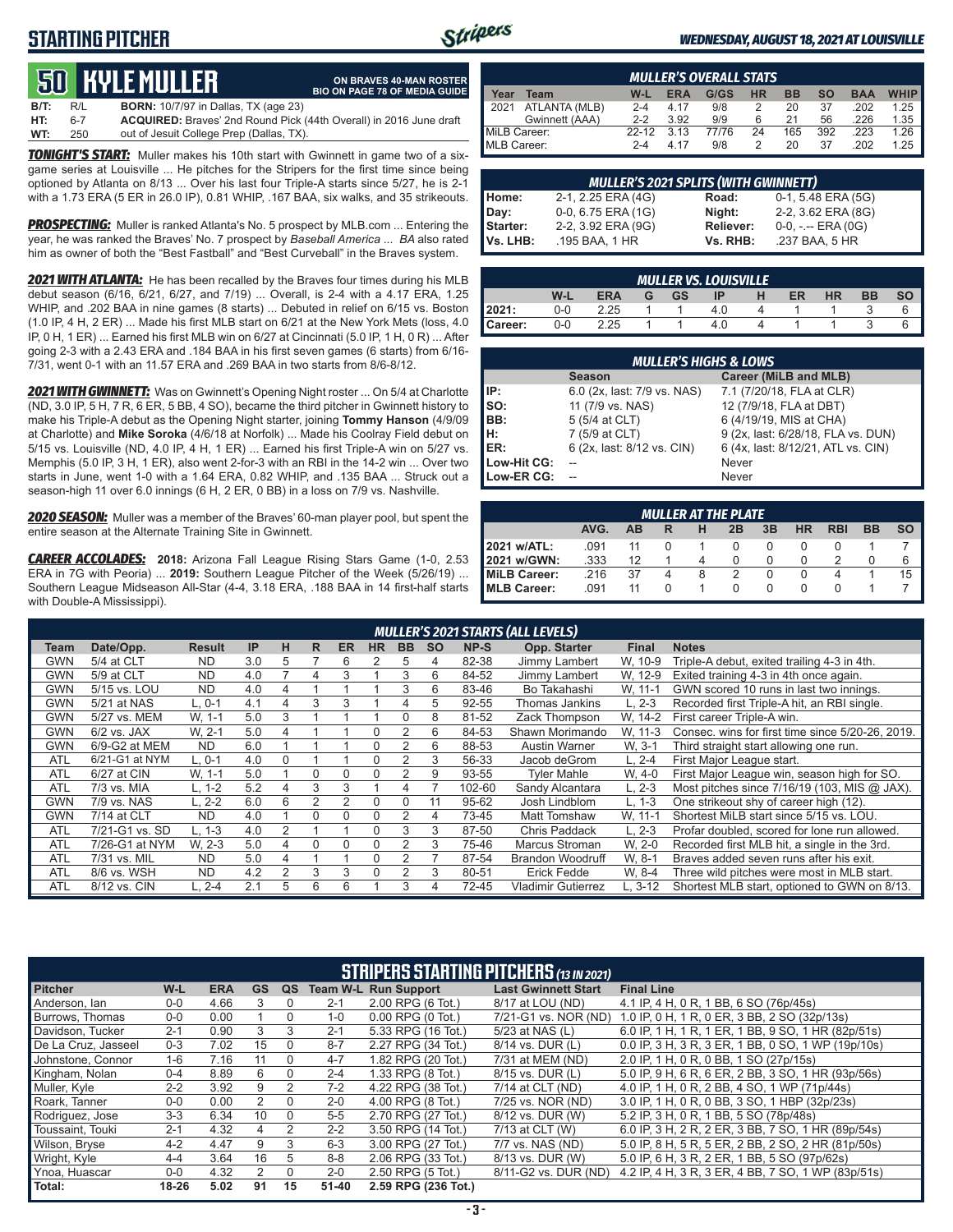#### **BULLPEN**



#### *WEDNESDAY, AUGUST 18, 2021 AT LOUISVILLE*

|                                                                               | <b>STRIPERS PITCHING BREAKDOWN</b>                                                             |      |       |      |     |                                 |     |     |        |  |  |  |  |  |  |
|-------------------------------------------------------------------------------|------------------------------------------------------------------------------------------------|------|-------|------|-----|---------------------------------|-----|-----|--------|--|--|--|--|--|--|
|                                                                               | <b>BAA</b><br><b>BB</b><br><b>SO</b><br>W-L<br><b>ERA</b><br><b>HR</b><br><b>ER</b><br>IP<br>R |      |       |      |     |                                 |     |     |        |  |  |  |  |  |  |
| Starters:<br>383.2<br>18-26<br>56<br>384<br>5.02<br>227<br>214<br>.263<br>156 |                                                                                                |      |       |      |     |                                 |     |     |        |  |  |  |  |  |  |
| <b>Relievers:</b>                                                             | $33 - 14$                                                                                      | 3.19 | 403.0 | 160  | 143 | 44                              | 155 | 468 | .216   |  |  |  |  |  |  |
| Total:                                                                        | $51 - 40$                                                                                      | 4.08 | 786.2 | -387 | 357 | 100                             | 311 | 852 | -240 I |  |  |  |  |  |  |
|                                                                               | <b>Saves/Opp:</b> 21/34 (61.8%) <b>Holds:</b> 41                                               |      |       |      |     | <b>IR/Scored:</b> 71/24 (33.8%) |     |     |        |  |  |  |  |  |  |

|            | <b>PITCHING BY MONTH</b>                                                                |      |       |     |     |    |     |     |     |  |  |  |  |  |  |
|------------|-----------------------------------------------------------------------------------------|------|-------|-----|-----|----|-----|-----|-----|--|--|--|--|--|--|
|            | W-L<br><b>HR</b><br><b>BB</b><br><b>SO</b><br><b>BAA</b><br><b>ERA</b><br>ER<br>IP<br>R |      |       |     |     |    |     |     |     |  |  |  |  |  |  |
| May:       | $14 - 10$                                                                               | 3.50 | 211.0 | 90  | 82  | 28 | 65  | 240 | 222 |  |  |  |  |  |  |
| June:      | $9 - 16$<br>213.2<br>223<br>263<br>4.55<br>108<br>26<br>115<br>94                       |      |       |     |     |    |     |     |     |  |  |  |  |  |  |
| July:      | $17 - 11$                                                                               | 4.50 | 242.0 | 131 | 121 | 37 | 100 | 261 | 240 |  |  |  |  |  |  |
| August:    | $11 - 3$                                                                                | 3.45 | 120.0 | 51  | 46  | 9  | 52  | 128 | 229 |  |  |  |  |  |  |
| September: |                                                                                         |      |       |     |     |    |     |     |     |  |  |  |  |  |  |

| <b>RELIEF SUMMARY (CURRENT STRIPERS ONLY, GWINNETT STATS ONLY)</b> |         |            |    |    |                          |        |              |                    |                                                    |                         |
|--------------------------------------------------------------------|---------|------------|----|----|--------------------------|--------|--------------|--------------------|----------------------------------------------------|-------------------------|
| <b>Pitcher</b>                                                     | W-L     | <b>ERA</b> | G  | GF | <b>HLD</b>               | SV/OPP | <b>IR/RS</b> | <b>Last Outing</b> | <b>Last Final Line</b>                             | <b>Scoreless Streak</b> |
| Arano, Victor                                                      | 1-1     | 3.20       | 24 | 8  | 4                        | 2/4    | 3/0          | 8/15 vs. DUR       | 1.0 IP, 0 H, 0 R, 0 BB, 0 SO (9p/6s)               | 1G (1.0 IP)             |
| Biddle, Jesse (L)                                                  | $0 - 1$ | 1.69       | 21 |    | 4                        | 0/1    | 9/3          | 8/12 vs. DUR       | Hold, 1.1 IP, 0 H, 0 R, 0 BB, 2 SO (19p/11s)       | 6G (6.2 IP)             |
| Bradford, Chasen                                                   | $4 - 0$ | 4.35       | 27 | 3  | 6                        | 0/1    | 2/2          | 8/14 vs. DUR       | 1.0 IP, 1 H, 2 R, 2 ER, 1 BB, 0 SO (22p/14s)       | -1G                     |
| Burrows, Thomas (L)                                                | $3-0$   | 2.36       | 25 |    | 3                        | 0/0    | 18/6         | 8/17 at LOU        | Win, 1.2 IP, 1 H, 0 R, 1 BB, 1 SO (32p/19s)        | 6G (8.0 IP)             |
| De La Cruz, Jasseel                                                | $1 - 0$ | .93        |    |    |                          | 0/0    | 0/0          | 7/10 vs. NAS       | 3.0 IP, 0 H, 0 R, 3 BB, 3 SO (49p/28s)             | 2G (4.0 IP)             |
| Flaa, Jay                                                          | $1 - 1$ | 5.48       | 22 | b  |                          | 1/1    | 2/0          | 8/17 at LOU        | 1.0 IP, 1 H, 2 R, 2 ER, 1 BB, 1 SO, 1 HR (21p/13s) | $-1G$                   |
| Johnstone, Connor                                                  | $2 - 0$ | 1.74       | 13 |    | $\overline{\phantom{a}}$ | 0/0    | 9/5          | 8/14 vs. DUR       | 3.0 IP. 2 H. 1 R. 1 ER. 0 BB. 1 SO. 1 HR (42p/28s) | $-1G$                   |
| Kelley, Trevor                                                     | $2 - 2$ | 1.63       | 25 | 8  | 5                        | 0/2    | 7/2          | 8/14 vs. DUR       | 0.1 IP, 1 H, 0 R, 0 BB, 1 SO (11p/7s)              | 5G (4.0 IP)             |
| Lee, Dylan (L)                                                     | $3 - 1$ | 1.77       | 26 | 6  | 6                        | 0/1    | 6/0          | 8/15 vs. DUR       | 2.0 IP, 1 H, 0 R, 0 BB, 2 SO (18p/14s)             | 5G (6.1 IP)             |
| Lopez, Yoan                                                        | $3-2$   | 3.18       | 22 | 6  | 3                        | 1/2    | 4/2          | 8/17 at LOU        | Hold, 1.0 IP, 0 H, 0 R, 0 BB, 2 SO (13p/8s)        | 1G (1.0 IP)             |
| Newcomb, Sean (L)                                                  | $2 - 0$ | 2.25       |    | 9  | ۰                        | 3/3    | 0/0          | 8/17 at LOU        | Save, 1.0 IP, 0 H, 0 R, 0 BB, 2 SO (17p/11s)       | 4G (5.0 IP)             |
| Roark, Tanner                                                      | $4 - 1$ | 3.06       | 17 |    | $\mathfrak{p}$           | 1/2    | 0/0          | 8/15 vs. DUR       | 1.0 IP, 0 H, 0 R, 0 BB, 0 SO (8p/4s)               | 3G (4.2 IP)             |
| Rodriguez, Jose                                                    | $0 - 0$ | 3.60       |    |    |                          | 0/0    | 0/0          | 5/26 vs. MEM       | 1.0 IP, 2 H, 1 R, 1 ER, 0 BB, 1 SO, 1 HR (13p/10s) | $-2G$                   |
| Webb, Jacob                                                        | $1 - 1$ | 2.21       | 20 | 16 |                          | 5/5    | 0/0          | 8/8-G1 vs. CLT     | Win, 1.0 IP, 0 H, 0 R, 0 BB, 1 SO (9p/7s)          | 8G (8.0 IP)             |

| <b>SCORELESS INNINGS STREAKS (10-PLUS INNINGS)</b> |                    |                       |  |  |  |  |  |  |
|----------------------------------------------------|--------------------|-----------------------|--|--|--|--|--|--|
| Length                                             | <b>Dates</b>       | <b>Stats</b>          |  |  |  |  |  |  |
| $16.0$ IP                                          | 5/7-6/13 (10G)     | 1-0, 6 H, 3 BB, 12 SO |  |  |  |  |  |  |
| $12.0$ IP                                          | $5/25 - 6/5$ (3GS) | 1-0, 11 H, 3 BB, 8 SO |  |  |  |  |  |  |
| $11.0$ IP                                          | $6/4 - 6/20$ (5G)  | 1-0, 8 H, 4 BB, 11 SO |  |  |  |  |  |  |
|                                                    |                    |                       |  |  |  |  |  |  |

# **54 VICTOR ARANO** *- RHP - 26 YRS - COSAMALOAPAN, MEXICO*

- **• 2021 with GWN: Is 1-0 with 1.04 ERA (1 ER in 8.2 IP), 1 SV, and .143 BAA (4 H, 3 BB, 14 SO) in 8G since 7/15** ... **5/14 vs. LOU:** Earned GWN's first save of 2021 (1.0 IP, 1 H) ... **8/1 at MEM:** Earned first win (2.0 IP, 2 H, 0 R, 1 SO in 4-2 win).
- **• 2021 with ATL:** Recalled on 5/8, but did not pitch ... Optioned on 5/10 ... DFA'd and outrighted to Gwinnett on 6/6.
- **• 2020:** Was a member of Philadelphia's 60-man player pool, but spent the entire year at the Alternate Site in Lehigh Valley ... DFA'd by the Phillies on 1/18.
- **• 2019:** Limited to just 6G with Triple-A Lehigh Valley (2-0, 0.00 ERA in 3G) and Philadelphia (1-0, 3.86 ERA in 3G) ... Was on injured list from 4/20-end of season (right elbow inflammation).
- **• Acquired:** Claimed off waivers from Philadelphia (1/22/21) ... Originally signed by the Los Angeles Dodgers as a non-drafted free agent (4/4/13).
- **• MLB Career:** 3-2, 2.65 ERA, .224 BAA, 3 SV in 73G with Philadelphia (2017-19).

#### **48 JESSE BIDDLE** *- LHP - 29 YRS - PHILADELPHIA, PA*

- **• 2021 with GWN: Since 6/23, is 0-0 with a 0.69 ERA (1 ER in 13.0 IP) and .245 BAA (12 H, 9 BB, 26 SO) in 13G**.
- **• 2021 with ATL:** Had his contract selected on 4/17, pitched in 8G with the Braves (0-0, 8.44 ERA, 10 ER in 10.2 IP) ... DFA'd on 5/17, outrighted to Gwinnett on 5/19. **• Spring Training:** 0-0, 3.00 ERA, .257 BAA, 2 SV in 9G with Cincinnati ... Released
- on 3/26 after re-signing as MiLB FA on 12/11/20. **• 2020:** Opened the year at Cincinnati's Alternate Training Site ... Contract selected
- on 8/25 (0-0, 0.00 ERA, 0 ER in 0.2 IP in 1G) ... Placed on 10-day injured list on 8/29 (left shoulder impingement) and missed the remainder of the year.
- **• Acquired:** MiLB FA (4/2/21) ... Originally Philadelphia's 1st-round pick (27th overall) in 2010 out of Germantown Friends High School (Philadelphia, PA).
- **• MLB Career:** 6-2, 5.07 ERA, .261 BAA, 1 SV in 99G with ATL (2018-19, 2021), SEA (2019), TEX (2019), CIN (2020).

### **28 CHASEN BRADFORD** *- RHP - 32 YRS - LAS VEGAS, NV*

- **• 2021 with GWN: All 4 of his wins (4-0) have been 2.0-IP outings:** 5/15 vs. LOU (1 H, 0 R, 2 SO), 6/16 vs. NAS (3 H, 1 ER, 3 SO), 6/24 at NOR (0 H, 0 R, 1 BB, 3 SO), and 7/31 at MEM (2.0 IP, 1 H, 1 ER, 1 SO) ... **5/7-6/13:** Posted team-best 16.0-IP scoreless streak over 10G (6 H, 3 BB, 12 SO).
- **• 2020:** Re-signed by Seattle to an MiLB deal on 1/15, but was not included on the Mariners' 60-man player pool ... Did not play.
- **• 2019:** Split time between Seattle (0-0, 4.86 ERA, 1 SV in 12G) and Triple-A Tacoma (0-0, 6.75 ERA, 1 SV in 5G).
- **• Acquired:** MiLB FA (3/15/21) ... Originally the New York Mets' 35th round pick in 2011 out of the University of Central Florida.
- **• MLB Career:** 7-0, 3.89 ERA, .253 BAA, 1 SV in 86G with NYM, SEA (2017-19).

| <b>PITCHER AWARDS &amp; HONORS</b> |                                     |                         |  |  |  |  |  |
|------------------------------------|-------------------------------------|-------------------------|--|--|--|--|--|
| Pitcher                            | <b>Award/Date</b>                   | <b>Stats</b>            |  |  |  |  |  |
| Wilson, B.                         | AAA East Pitcher of Week (6/28-7/4) | 0-0, 7.0 IP, 0 ER, 7 SO |  |  |  |  |  |

### **49 THOMAS BURROWS** *- LHP - 26 YRS - FLORENCE, AL*

- **• 2021 with GWN: Is 2-0 with 0.84 ERA (2 ER in 21.1 IP) and .139 BAA (10 H, 15 BB, 31 SO) in 16G (1 start) since 6/20** ... **6/20-7/2:** Struck out 12 over 7.0 scoreless IP (3 H, 1 BB) in 5G ... **7/15 at CLT:** Improved to 2-0 (1.0 IP, 0 H, 0 R, 0 BB, 1 SO) in 11-10 win ... **7/21-G2 vs. NOR:** Made the first start of his pro career (ND, 1.0 IP, 0 H, 1 R, 0 ER, 3 BB, 2 SO) ... **8/17 at LOU:** Improved to 3-0 (1.2 IP, 1 H, 0 R, 1 BB, 1 SO) in 4-2 win.
- **• MLB.com Prospect Rankings:** #20 (Braves Top 30).
- **• 2020:** Was an NRI to Spring Training, but not included on 60-man player pool.
- **• 2019:** Went 2-4 with a 4.42 ERA, .221 BAA, and 7 saves (7-for-9) in 43G between Double-A Mississippi and Gwinnett ... Stranded 16 of 17 inherited runners with the Stripers (94.1%) ... Won Atlanta's Bill Lucas Award for community service.
- **• Acquired:** Via trade with Seattle (1/11/17) ... Originally the Mariners' 4th-round pick in 2016 out of the University of Alabama.

#### **45 JAY FLAA** *- RHP - 29 YRS - BISMARCK, ND*

- **• 2021 with GWN: 5/13-6/24:** Did not allow an ER over his first 10G (1 R in 11.0 IP, 7 H, 9 BB, 15 SO, .171 BAA) ... **7/18 at CLT:** Earned his first save with GWN, tossing 1.0 IP (1 H, 1 ER, 0 BB, 2 SO) in a come-from-behind 13-12 victory ... **8/3 vs. CLT:** Earned first win with GWN (1.0 IP, 1 H, 0 R, 1 BB, 1 SO in 4-2 win).
- **• 2021 with ATL:** From 5/23-5/30, went 0-0 with a 27.00 ERA (4 ER in 1.1 IP) in 1G Outrighted to Gwinnett on 7/13.
- **• 2021 with BAL:** Selected by Baltimore on 4/26 and made his MLB debut on 4/27 vs. the NY Yankees (1.1 IP, 2 BB, 1 SO, struck out Aaron Judge) ... Optioned on 4/28, appeared in 1G with Triple-A Norfolk (0-0, 16.20) ... DFA'd on 5/8.
- **• Spring Training:** 0-0, 3.38 ERA, .200 BAA, 0 SV in 3G with Baltimore.
- **• 2020:** Was not on Baltimore's 60-man player pool, did not play.
- **• 2019:** Went 2-5 with a 4.69 ERA, .256 BAA, and 5 SV in 40G (3 starts) between Double-A Bowie and Norfolk (2-3, 5.24 ERA, 4 SV in 29G during Triple-A debut).
- **• Acquired:** Claimed off waivers from Baltimore (5/11/21) ... Originally the Orioles' 6th-round pick in 2015 out of North Dakota State University (Fargo, ND).
- **• MLB Career:** 0-0, 13.50 ERA, .300 BAA in 2G with Baltimore, Atlanta (2021).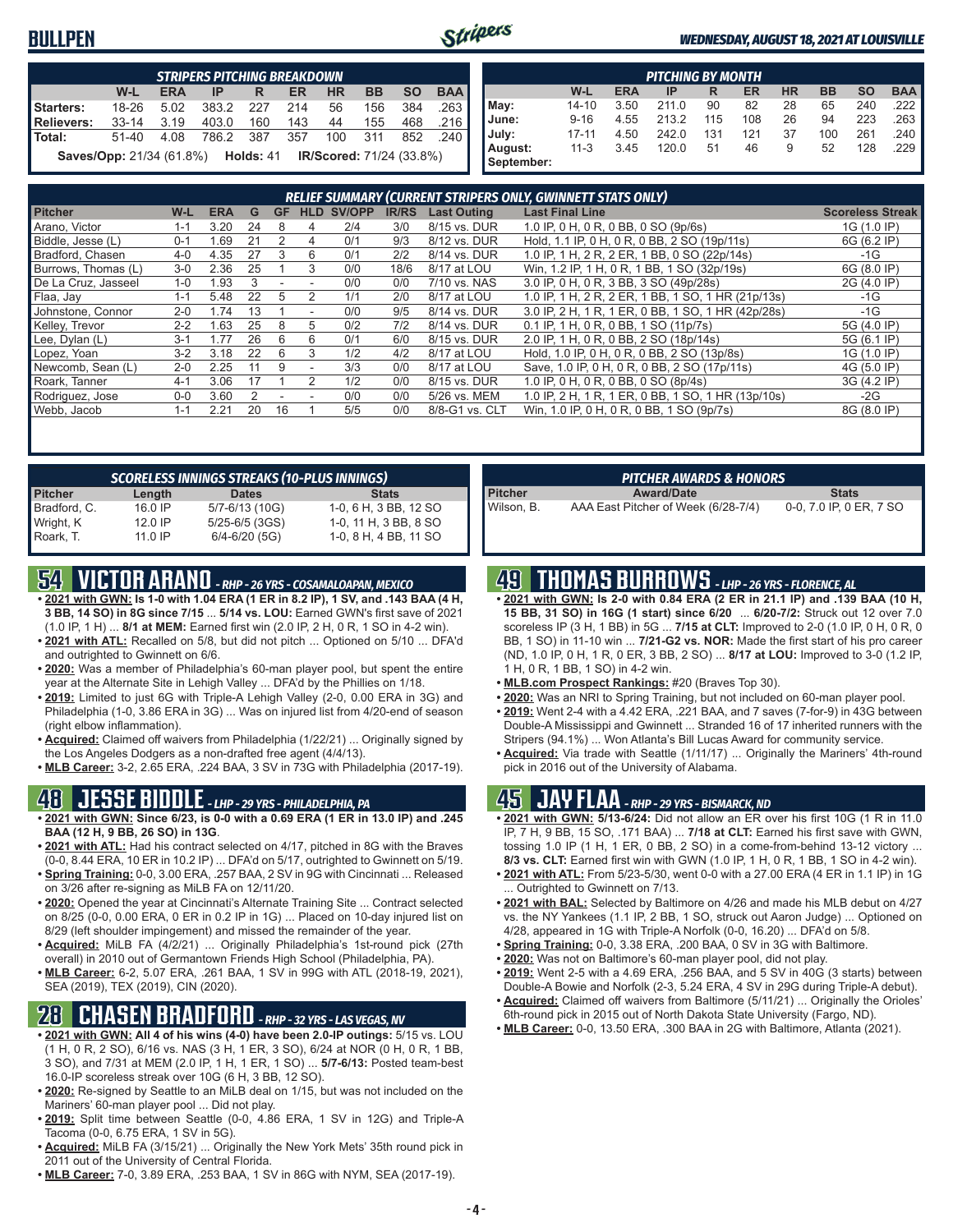### **51 CONNOR JOHNSTONE** *- RHP - 26 YRS - SAN DIEGO, CA*

- **• 2021 with GWN: Is 2-0 with 1.74 ERA and .141 BAA in 13G in relief** (1-6, 7.16 ERA, .313 BAA in 11 starts) ... **5/4-5/8:** Threw 8.0 scoreless IP over his first 2 outings, including a 5.0-inning spot start (win, 1 H, 0 BB, 5 SO) on 5/8 at CLT.
- **• Spring Training:** 0-1, 4.76 ERA, .273 BAA, 1 SV in 6G with Atlanta (NRI).
- **• 2020:** Was an NRI to Braves Spring Training, but not on 60-man player pool.
- **• 2019:** With Double-A Mississippi and Gwinnett, went 7-4 with a 4.24 ERA, .296 BAA, and 1 SV in 35G (7 starts) ... His 7 wins ranked T-8th in the Braves org.
- **• Acquired:** Braves 21st-round pick in 2017 out of Wake Forest University.
- **• Local Product:** Played baseball at Roswell High School (Roswell, GA).

# **43 TREVOR KELLEY** *- RHP - 27 YRS - PROVIDENCE, RI*

- **• 2021 with GWN: Is 2-0 with 0.00 ERA (1 R, 0 ER in 11.0 IP) and .135 BAA (5 H, 5 BB, 17 SO) over 11G since 7/11** ... **5/12-6/27:** Allowed runs in just 2 of 13G for a 1.72 ERA (3 ER in 15.2 IP, 13 H, 6 BB, 15 SO, .241 BAA).
- **• Spring Training:** Did not pitch in Chicago Cubs' MLB camp ... Released on 4/23. **• 2020:** Pitched in 4G with Philadelphia, going 0-0 with a 10.80 ERA ... Outrighted on 8/14 and spent the rest of the season at the Phillies Alternate Site.
- **• 2019:** In 52G with Triple-A Pawtucket, went 5-5 with a 1.79 ERA, .216 BAA, and 12 SV ... Was an International League Midseason and Postseason All-Star and a *Baseball America* Triple-A All-Star ... Led IL in appearances and was T-1st in saves ... Made MLB debut on 7/2 at Toronto and logged 10G with Boston (0-3, 8.64 ERA).
- **• Acquired:** MiLB FA (4/28/21) ... Originally Boston's 36th-round pick in 2015 out of the University of North Carolina at Chapel Hill.
- **• MLB Career:** 0-3, 9.26 ERA, .347 BAA, 0 SV in 14G with BOS (2019), PHI (2020).

### **58 DYLAN LEE** *- LHP - 27 YRS - DINUBA, CA*

- **• 2021 with GWN: Is 1-1 with 0.00 ERA (1 R, 0 ER in 10.2 IP) and .139 BAA (5 H, 2 BB, 11 SO) in 9G since 7/18** ... **5/4 at CLT:** Earned the win in his Stripers' debut (2.0 IP, 1 H, 1 R, 0 ER, 0 BB, 3 SO in 10-9 win in 12 innings) ... **6/11 at MEM:** Recorded his first pro hit, a double (1-for-2, R) ... **5/26-7/9:** Had a 1.65 ERA (3 ER in 16.1 IP, 9 H, 2 BB, 12 SO) and .161 BAA over 12G.
- **• Spring Training:** 0-0, 0.00 ERA, 0 SV in 2G with Miami ... Released on 3/29.
- **• 2020:** Was a non-roster invite to Marlins Spring Training, but was not on Miami's 60-man player pool ... Did not play.
- **• 2019:** Logged 45G between Double-A Jacksonville (0-3, 1.91 ERA, .176 BAA, 13 SV in 32G) and Triple-A New Orleans (1-3, 4.71 ERA, .329 BAA, 0 SV in 13G).
- **• Acquired:** MiLB FA (4/15/21) ... Originally Miami's 10th-round pick in 2016 out of Cal State Fresno.

# **55 YOAN LOPEZ** *- RHP - 28 YRS - NUEVA GERONA, CUBA*

- **• 2021 with GWN: Is 1-0 with 0.90 ERA (1 ER in 10.0 IP) and .176 BAA (6 H, 4 BB, 12 SO) in 9G since 7/18** ... Has a pair of wins in extra innings, 6/9-G2 at MEM (1.0 IP, 1 H, 0 R in 3-1 win in 8 innings) and 6/18 vs. NAS (1.0 IP, 2 H, 1 R, 0 ER, 1 SO in 8-7 win in 10 innings) ... **8/11-G2 vs. DUR:** Tallied his first save with the Stripers (1.0 IP, H, 0 R, 3 BB, 2 SO), leaving bases loaded in 5-3 win.
- **• 2021 with ARI:** Began the season on Arizona's Opening Day roster ... In 2 stints, went 0-0 with a 6.57 ERA (9 ER in 12.1 IP) and 0 SV (0-for-3) in 13G ... DFA'd on 5/20, traded to Atlanta on 5/22 and optioned to Gwinnett.
- **• Spring Training:** 1-0, 4.91 ERA, .214 BAA, 0 SV in 8G with Arizona.
- **• 2020:** In 20G with Arizona, went 0-1 with a 5.95 ERA, .269 BAA, and 2 holds.
- **• 2019:** Set MLB career highs in G (70) and holds (21), going 2-7 with a 3.41 ERA, .232 BAA, and 1 SV (1-for-4) with the D-backs.
- **• Acquired:** Via trade with Arizona in exchange for CF Deivi Estrada (5/22/21) ... Originally signed by the D-backs as a NDFA out of Cuba (1/16/15).
- **• MLB Career:** 2-8, 4.25 ERA, .252 BAA, 1 SV in 113G with Arizona (2018-21).

### **34 SEAN NEWCOMB** *- LHP - 28 YRS - BROCKTON, MA*

- **• 2021 with GWN: Is 3-for-3 in saves, posting 0.00 ERA (0 R in 3.0 IP, 1 H, 1 HB, 0 BB, 5 SO) in those outings** ... **5/6-7/3:** Struck out 8 over 3.0 scoreless IP (1 H, 1 BB) in 3G ... **7/16 at CLT:** Struck out the side in 9th for his first career save with GWN (1.0 IP, 0 H, 0 R, 1 HB) ... **8/6 vs. CLT:** Struck out 4 over 2.0 IP (2 H, 0 R) in 10th and 11th for the win in 4-3 victory ... **8/12 vs. DUR:** Finished off 6-hit shutout with 2nd save (1.0 IP, 1 H, 0 R).
- **• Gwinnett Career:** 7-4, 2.69 ERA, 3 SV, .206 BAA in 26G (14GS) since 2017.
- **• 2021 with ATL:** In 26G in relief, is 2-0 with a 5.68 ERA, .250 BAA, and 1 SV ... Has been optioned to Gwinnett 3 times (5/5, 6/30, 7/31).
- **• 2020:** Made just 4 starts with the Braves (0-2, 11.20 ERA) ... Spent most of the year at the Alternate Training Site at Coolray Field.
- **• Acquired:** Via trade with the Los Angeles Angels in exchange for SS Andrelton Simmons (11/12/15) ... Originally the Angels' 1st-round pick (15th overall) in 2014 out of the University of Hartford (West Hartford, CT).
- **• MLB Career:** 24-23, 4.27 ERA, .243 BAA, 2 SV in 135G (57GS) with Atlanta (2017-21) ... In 6G during the 2018-19 Postseasons, went 1-0 with a 1.08 ERA.

# **57 TANNER ROARK** *- RHP - 34 YRS - WILMINGTON, IL*

- **• 2021 with GWN: In 10G (2 starts) since 7/4, is 3-0 with 1.45 ERA (3 ER in 18.2 IP), 1 SV, and .161 BAA (10 H, 6 BB, 19 SO)** ... **6/4-6/20:** Pitched 11.0 scoreless innings over 5G (8 H, 4 BB, 11 SO, .205 BAA) ... **7/13 at CLT:** Notched his first save since 2015 with WAS (2.0 IP, 3 H, 1 ER, 0 BB, 2 SO in 5-3 win).
- **• 2021 with ATL:** Contract selected on 6/24, but did not pitch before being optioned back to Gwinnett on 6/27.
- **• 2021 with TOR:** Was on Toronto's Opening Day roster, went 0-1 with a 6.43 ERA in 3G (1 start) ... Released by the Blue Jays on 5/3.
- **• Spring Training:** 2-1, 8.44 ERA, .295 BAA in 4 starts with Toronto.
- **• 2020:** Made 11 starts with the Blue Jays, going 2-3 with a 6.80 ERA and .309 BAA.
- **• 2019:** Went 10-10 with a 4.35 ERA and .275 BAA in 31 starts with CIN and OAK.
- **• Acquired:** MiLB FA (5/10/21) ... Originally Texas's 25th-round pick in 2008 out of the University of Illinois at Urbana-Champaign.
- **• MLB Career:** 76-68, 3.85 ERA, .254 BAA, 1 SV in 227G (184 starts) with WSH, CIN, OAK, TOR (2013-21) ... Pitched in 2014 and 2016 Postseasons with Nationals (0-1, 3.86 ERA in 3G, 1 start).

# **71 JACOB WEBB** *- RHP - 28 YRS - RIVERSIDE, CA*

**• 2021 with GWN:** I**s 5-for-5 in saves, posting 3.60 ERA (2 ER in 5.0 IP, 4 H, 1 BB, 7 SO, 1 HB) in those outings** ... **Has pitched 8.0 scoreless innings over 8G since 7/17, going 1-0 with a .103 BAA (3 H, 2 BB, 11 SO) in that span** ... **5/26-6/9:** Struck out 5 over 5.0 IP (0 R, 2 H, 0 BB) in 5G.

- **• 2021 with ATL:** Recalled 5 times (4/7, 4/10, 6/5, 6/17, 8/13) ... In 20G with the Braves, is 1-2 with a 4.29 ERA (10 ER in 21.0 IP) and a .299 BAA.
- **• Spring Training:** 1-0, 2.57 ERA, .222 BAA, 2 HLD in 7G with Atlanta ... Optioned to the Alternate Training Site in Gwinnett on 3/25.
- **• 2020:** Assigned to the Alternate Training Site on 7/19, but missed over a month with a right shoulder strain (placed on 60-day injured list on 7/20) ... Activated on 9/8 and went 0-0 with a 0.00 ERA (0 ER in 10.0 IP) and .200 BAA in 8G ... Made his MLB Postseason debut, going 0-0 with a 9.00 ERA (3 ER in 3.0 IP) in 3G.
- **• 2019:** Made his MLB debut with Atlanta, going 4-0 with a 1.39 ERA (5 ER in 32.1 IP), .205 BAA, 9 holds, and 2 saves (2-for-4) in 36G ... Also logged 10G with Gwinnett (0-1, 6.97 ERA, .225 BAA, 1 SV).
- **• Acquired:** Braves' 18th-round pick in 2014 out of Tabor College (Hillsboro, KS).
- **• MLB Career:** 5-2, 2.13 ERA, .238 BAA, 2 SV in 64G with Atlanta (2019-21).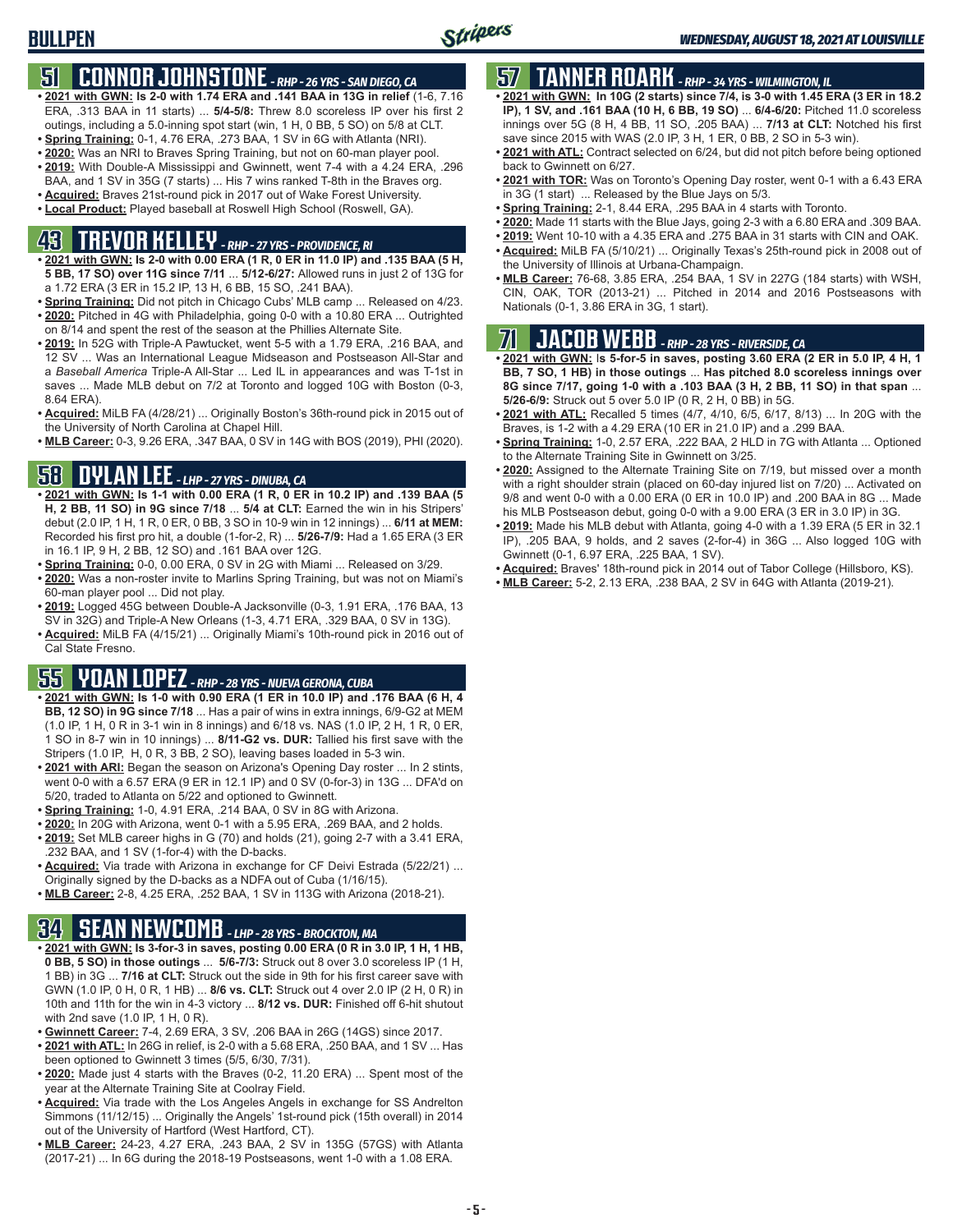| <b>OFFENSE</b> |                                                                      |                                                           |  |                                   |  |  | <b>WEDNESDAY, AUGUST 18, 2021 AT LOUISVILLE</b> |  |                                   |
|----------------|----------------------------------------------------------------------|-----------------------------------------------------------|--|-----------------------------------|--|--|-------------------------------------------------|--|-----------------------------------|
| TOTAL:         | 250, 122 HR, 765 OPS RISP:                                           | 265, 35 HR, .811 OPS RUNS/INNING: 1 2 3 4 5 6 7 8 9 X TOT |  |                                   |  |  |                                                 |  |                                   |
|                | Vs. LHP: 250, 46 HR, 778 OPS RISP/20:                                | 257, 16 HR, 791 OPS Stripers:                             |  | 71 49 45 48 52 46 59 51 38 13 472 |  |  |                                                 |  |                                   |
|                | Vs. RHP: 251, 76 HR, 758 OPS LOADED: 326, 7 HR, 1.016 OPS Opponents: |                                                           |  |                                   |  |  |                                                 |  | 64 46 50 47 36 45 38 27 20 14 387 |

|               | <b>HOME RUNS</b>         |                |                |                          |                |                          |                |                        |                                                 |                |                    |                          |
|---------------|--------------------------|----------------|----------------|--------------------------|----------------|--------------------------|----------------|------------------------|-------------------------------------------------|----------------|--------------------|--------------------------|
|               |                          |                |                |                          |                |                          |                |                        |                                                 |                | <b>MULTI-GAMES</b> |                          |
| <b>Player</b> | 1R                       | 2R             | 3R             | <b>GS</b>                | Tot.           |                          |                | Off LH Off RH Team W-L | Last HR with Gwinnett (Regular Season)          | <b>Hit</b>     | <b>RBI</b>         | <b>HR</b>                |
| Almonte       | $\overline{2}$           |                |                |                          | 3              |                          | $\overline{2}$ | $3-0$                  | 5/30/21 vs. MEM, 1R (RH Connor Jones)           | 8              | 5                  |                          |
| Arcia         | 12                       | 5              | ٠              | $\overline{\phantom{a}}$ | 17             |                          | 10             | $10 - 4$               | 8/17/21 at LOU, 1R (RH Hunter Greene)           | 20             | 10                 | $\overline{2}$           |
| Brugman       |                          |                |                |                          |                |                          |                | $0 - 0$                |                                                 |                | $\overline{a}$     |                          |
| Camargo       | 4                        | 5              | 2              |                          | 11             | 5                        | 6              | $7-3$                  | 8/17/21 at LOU, 2R (RH Hunter Greene)           | 22             | 11                 | $\mathbf{1}$             |
| Casteel       | $\sim$                   | 3              | ٠              |                          | 4              | $\overline{2}$           | 2              | $3 - 1$                | 8/8/21-G2 vs. CLT, 2R (RH Jimmy Lambert)        | 6              | 6                  | ٠                        |
| Contreras     | 4                        | 3              |                |                          | 8              |                          | $\overline{7}$ | $7 - 1$                | 7/29/21 at MEM, 2R (RH Angel Rondon)            | 8              | $\overline{7}$     | $\overline{\phantom{a}}$ |
| d'Arnaud      |                          |                |                |                          |                |                          |                | $0 - 0$                |                                                 |                | ۰                  |                          |
| Demeritte     | 8                        | 3              |                | 3                        | 14             | 6                        | 8              | $12 - 2$               | 8/15/21 vs. DUR, 1R (RH Shane Baz)              | 11             | 9                  |                          |
| Ervin         | 3                        | $\overline{2}$ |                | $\sim$                   | 6              | 4                        | 2              | $4 - 2$                | 7/14/21 at CLT, 1R (LH Hunter Schryver)         | $\overline{7}$ | $\overline{7}$     | ٠.                       |
| Goins         | 3                        | $\overline{2}$ |                | ٠                        | 5              |                          | 4              | $4 - 1$                | 8/17/21 at LOU, 1R (RH Hunter Greene)           | 13             | $\overline{7}$     |                          |
| Gore          |                          |                | ٠              |                          |                |                          |                | $0 - 0$                |                                                 | 3              | $\sim$             |                          |
| Heredia       | $\sim$                   |                | ÷.             | $\sim$                   | $\overline{a}$ | $\overline{\phantom{a}}$ |                | $0 - 0$                | ---                                             | $\overline{a}$ | ٠                  | $\sim$                   |
| Inciarte      |                          |                |                |                          |                |                          |                | $0 - 0$                |                                                 |                | ٠                  |                          |
| Jackson       | 4                        | 4              |                | $\overline{2}$           | 11             | 8                        | 3              | $5-2$                  | 7/28/21, 1R (LH Matthew Liberatore), 2nd of Gm. | 11             | 10                 | 3                        |
| Kazmar Jr.    | 5                        | $\overline{2}$ |                |                          | 8              | $\overline{2}$           | 6              | $5-3$                  | 8/8/21-G1 vs. CLT, 1R (RH Ryan Burr)            | 6              | 6                  |                          |
| Kipnis        | $\overline{2}$           | $\overline{2}$ |                | $\sim$                   | 5              |                          | 5              | $4 - 1$                | 7/14/21 at CLT, 1R (RH Ofreidy Gomez)           | 10             | $\overline{7}$     |                          |
| Lucroy        |                          | ۰              |                | ٠                        | $\overline{2}$ | $\overline{\phantom{a}}$ | 2              | $1 - 1$                | 6/10/21 at MEM, 3R (RH Grant Black)             | $\overline{4}$ | 3                  | ٠.                       |
| Martinez      |                          |                |                |                          |                |                          |                | $0 - 0$                |                                                 | $\overline{2}$ | $\overline{A}$     |                          |
| Morales       |                          |                |                | $\sim$                   |                |                          |                | $1 - 0$                | 5/7/21 at CLT, 3R (RH Joe De Carlo)             |                |                    |                          |
| Pache         | $\overline{ }$           |                |                |                          | 9              | 3                        | 6              | $6 - 2$                | 8/11/21-G2 vs. DUR, 1R (RH Chris Ellis)         | 12             | $\overline{7}$     | $\overline{1}$           |
| Rosario       |                          |                |                | ٠                        |                |                          |                | $0 - 0$                |                                                 |                | ۰                  |                          |
| Sanchez       | 4                        | $\overline{2}$ |                |                          | $\overline{ }$ | 3                        | 4              | $4 - 2$                | 8/12/21 vs. DUR, 1R (RH Tobias Myers)           | 8              | 6                  | 1                        |
| Snider        | $\overline{2}$           |                | ÷.             | $\overline{\phantom{a}}$ | 3              |                          | 3              | $3-0$                  | 7/15/21 at CLT, 2R (RH Connor Sadzeck)          | 3              | 3                  |                          |
| Unroe         | $\overline{\phantom{a}}$ |                | ۰              | ٠                        |                |                          |                | $0 - 0$                | 7/19/19 vs. ROC, 1R (RH Drew Hutchison)         | $\blacksquare$ | ۰                  | ۰                        |
| Waters        | 4                        | $\overline{2}$ | $\overline{2}$ |                          | 8              | 4                        | 4              | $4 - 3$                | 7/24/21 vs. NOR. 1R (RH Eric Hanhold)           | 18             | 6                  | $\overline{A}$           |
| Total:        | 65                       | 37             | 13             | 7                        | 122            |                          |                |                        |                                                 |                |                    |                          |

|                                                           |            |    |    |    | <b>HOME RUN VARIANTS</b> |                                   |                |            |            |            |                |                     |                | <b>PINCH HITTERS</b>                   |                |              |                                        |             |
|-----------------------------------------------------------|------------|----|----|----|--------------------------|-----------------------------------|----------------|------------|------------|------------|----------------|---------------------|----------------|----------------------------------------|----------------|--------------|----------------------------------------|-------------|
| Back-to-Back Homers (3x):                                 |            |    |    |    |                          |                                   |                |            |            |            | <b>Player</b>  | AVG.                | <b>AB</b>      | н                                      | 2B             | 3B           | <b>HR</b>                              | <b>RBI</b>  |
| Almonte (GS) / Snider, 5/7 at CLT (1st Inning)            |            |    |    |    |                          |                                   |                |            | Almonte    | 1.000      |                |                     | 0              |                                        | 0              | 2            |                                        |             |
| Jackson (2R) / Contreras, 7/14 at CLT (1st Inning)        |            |    |    |    |                          |                                   |                |            | Arcia      | $---$      | $\Omega$       | $\Omega$            | $\Omega$       | $\Omega$                               | $\mathbf 0$    | 0            |                                        |             |
| Pache (1R) / Arcia (1R), 8/11-G2 vs. DUR (1st Inning)     |            |    |    |    |                          |                                   |                |            | Casteel    | .136       | 22             | 3                   |                | $\Omega$                               |                | 4            |                                        |             |
|                                                           |            |    |    |    |                          |                                   |                |            |            | Contreras  | .500           | $\overline{2}$      |                | $\Omega$                               | $\Omega$       | $\mathbf 0$  | 0                                      |             |
| Back-to-Back-to-Back Homers (1x):                         |            |    |    |    |                          |                                   |                |            |            |            | Demeritte      | .333                | 6              | $\overline{2}$                         |                | $\Omega$     |                                        |             |
| Arcia (2R) / Camargo / Demeritte, 5/8 at CLT (6th Inning) |            |    |    |    |                          |                                   |                |            |            |            | Ervin          | .200                | 10             | $\overline{2}$                         | 0              | $\Omega$     |                                        | 3           |
| Pinch-Hit Homers (3x):                                    |            |    |    |    |                          |                                   |                |            |            |            | Goins          | .000                | $\overline{2}$ | $\Omega$                               | $\Omega$       | $\Omega$     | $\Omega$                               | 0           |
| Demeritte (1R), 5/12 vs. LOU (7th Inning)                 |            |    |    |    |                          |                                   |                |            |            |            | Gore           | .200                | 5              |                                        | $\Omega$       | $\Omega$     | $\mathbf 0$                            | $\mathbf 0$ |
| Casteel (2R), 6/3 vs. JAX (7th Inning)                    |            |    |    |    |                          |                                   |                |            |            |            | Jackson        | .000                |                | $\Omega$                               | $\Omega$       | $\Omega$     | $\mathbf 0$                            | 0           |
| Ervin (2R), 7/7 vs. NAS (6th Inning)                      |            |    |    |    |                          |                                   |                |            |            |            | Kazmar Jr.     | .000                | $\overline{7}$ | $\Omega$                               | $\Omega$       | $\Omega$     | $\mathbf 0$                            | 0           |
|                                                           |            |    |    |    |                          |                                   |                |            |            |            | Lee            | .000                |                | $\Omega$                               | $\Omega$       | $\Omega$     | $\mathbf 0$                            | 0           |
| Leadoff (Game) Homers (4x):                               |            |    |    |    |                          |                                   |                |            |            |            | Lucroy         | .000                | 3              | $\Omega$                               | $\Omega$       | $\Omega$     | $\mathbf 0$                            | 0           |
| Waters (2x), 5/19 at NAS, 7/22 vs. NOR                    |            |    |    |    |                          |                                   |                |            |            |            | <b>Morales</b> | .000                | $\overline{2}$ | $\mathbf 0$                            | $\mathbf{0}$   | $\Omega$     | $\mathbf 0$                            | 0           |
| Arcia (1x), 7/3 at DUR                                    |            |    |    |    |                          |                                   |                |            |            |            | Pache          | .000                |                | $\Omega$                               | $\Omega$       | $\Omega$     | 0                                      | 0           |
| Pache (1x), 8/8-G2 vs. CLT                                |            |    |    |    |                          |                                   |                |            |            |            | Sanchez        | .000                | 6              | $\Omega$                               | $\Omega$       | $\Omega$     | $\mathbf 0$                            | 0           |
|                                                           |            |    |    |    |                          |                                   |                |            |            |            | Snider         | .077                | 13             |                                        | $\Omega$       | $\Omega$     | $\mathbf 0$                            | $\mathbf 0$ |
| Walk-Off Homers (1x):                                     |            |    |    |    |                          |                                   |                |            |            |            | Unroe          | .000                | $\overline{4}$ | $\Omega$                               | $\overline{0}$ | $\Omega$     | $\mathsf 0$                            | $\mathbf 0$ |
| Arcia (Solo), 5/16 vs. LOU (9th Inning)                   |            |    |    |    |                          |                                   |                |            |            |            | Totals:        | .128                | 86             | 11                                     | $\overline{2}$ | $\Omega$     | 3                                      | 10          |
|                                                           |            |    |    |    |                          | <b>STRIPERS BATTING BY MONTH</b>  |                |            |            |            |                |                     |                | <b>HITTING STREAKS (10-PLUS GAMES)</b> |                |              |                                        |             |
|                                                           | <b>AVG</b> | G  | 2B | 3B | <b>HR</b>                | <b>RBI</b>                        | <b>SB</b>      | <b>OBP</b> | <b>SLG</b> | <b>OPS</b> | Player         | <b>Length/Dates</b> |                |                                        |                | <b>Stats</b> |                                        |             |
| May:                                                      | .254       | 24 | 43 | 2  | 36                       | 138                               | 24             | .366       | .445       | .811       | Arcia          | 13G (5/4-5/18)      |                |                                        |                |              | .393 (22-56), 4 2B, 7 HR, 17 R, 12 RBI |             |
| June:                                                     | .227       | 25 | 36 | 3  | 21                       | 88                                | 23             | .308       | .357       | .665       | Contreras      | 13G (7/10-7/27)     |                |                                        |                |              |                                        |             |
|                                                           |            | 28 | 52 |    |                          |                                   | 23             |            |            |            |                |                     |                |                                        |                |              | .385 (20-52), 5 2B, 7 HR, 14 R, 20 RBI |             |
| July:                                                     | .271       |    |    | 2  | 47                       | 161                               |                | .352       | .479       | .831       | Demeritte      | 10G (6/2-7/21)      |                |                                        |                |              | .372 (16-43), 2 2B, 3 HR, 10 R, 8 RBI  |             |
| August:                                                   | .241       | 14 | 14 | 4  | 18                       | 57                                | $\overline{7}$ | .299       | .417       | .716       |                |                     |                |                                        |                |              |                                        |             |
| September:                                                |            |    |    |    |                          |                                   |                |            |            |            |                |                     |                |                                        |                |              |                                        |             |
|                                                           |            |    |    |    |                          |                                   |                |            |            |            |                |                     |                | <b>ON-BASE STREAKS (15-PLUS GAMES)</b> |                |              |                                        |             |
|                                                           |            |    |    |    |                          | <b>HITTER AWARDS &amp; HONORS</b> |                |            |            |            | <b>Player</b>  | <b>Length/Dates</b> |                |                                        |                | <b>Stats</b> |                                        |             |

| <b>HITTER AWARDS &amp; HONORS</b> |                                        |                                 |  |  |  |  |
|-----------------------------------|----------------------------------------|---------------------------------|--|--|--|--|
| <b>Player</b>                     | <b>Award/Date</b>                      | <b>Stats</b>                    |  |  |  |  |
| <b>Waters</b>                     | Sirius XM All-Star Futures Game (7/11) | Game: 1-1, BB                   |  |  |  |  |
| l Contreras                       | AAA East Player of Week (7/13-18)      | - 1<br>.462, 3 2B, 3 HR, 12 RBI |  |  |  |  |

| <b>ON-BASE STREAKS (15-PLUS GAMES)</b> |                                   |                                                                                       |  |  |  |  |  |
|----------------------------------------|-----------------------------------|---------------------------------------------------------------------------------------|--|--|--|--|--|
| <b>Player</b>                          | Length/Dates                      | <b>Stats</b>                                                                          |  |  |  |  |  |
| Camargo<br>Camargo                     | 20G (7/22-8/14)<br>18G (6/18-7/8) | .347 (26-75), 4 2B, 2 3B, 2 HR, 14 RBI, 6 BB<br>.303 (20-66), 6 2B, 2 HR, 7 RBI, 7 BB |  |  |  |  |  |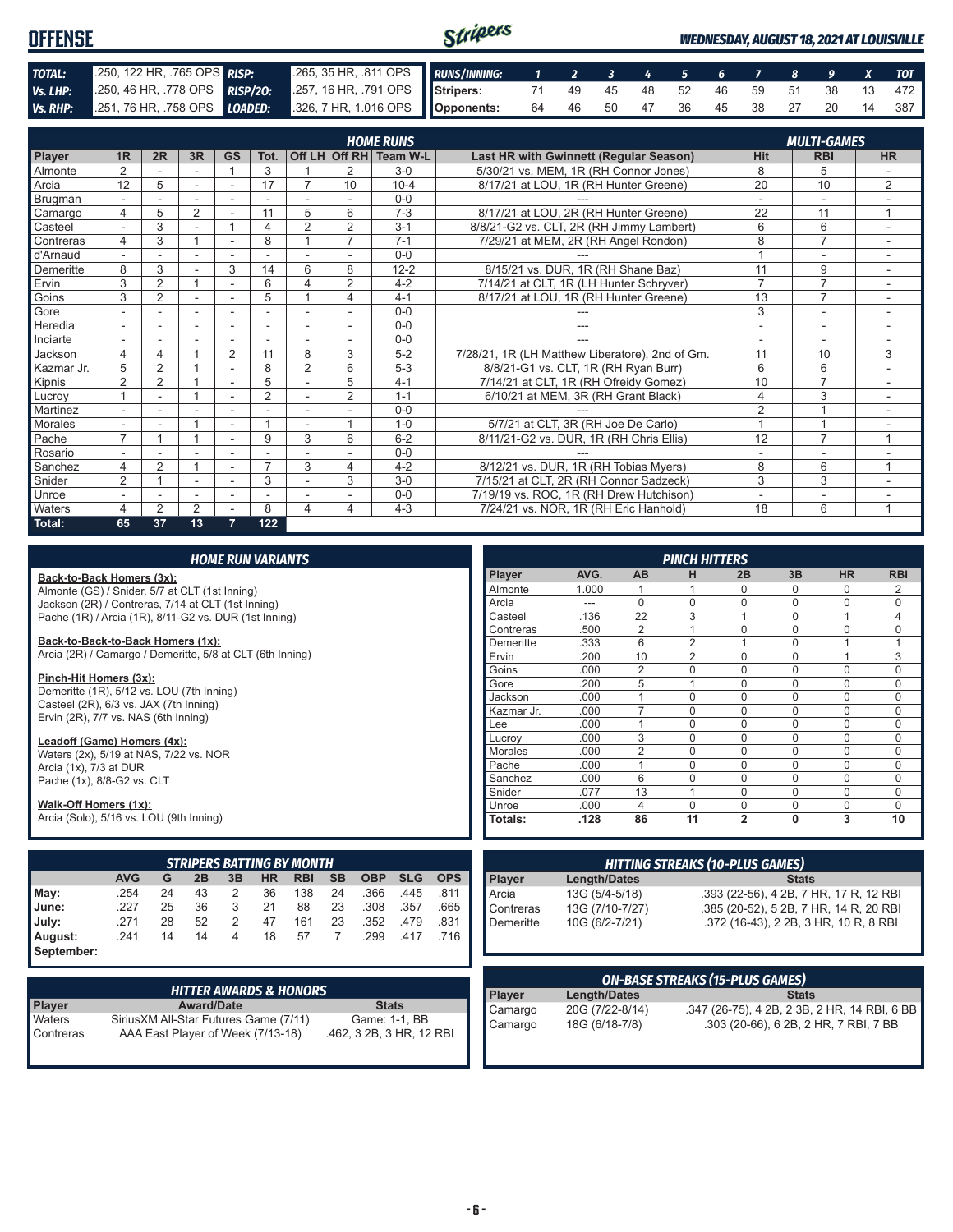### **BATTER BIOS**

### **13 ORLANDO ARCIA** *- SS - 27 YRS - ANACO, VENEZUELA*

*SEASON WITH GWN:*.296, 17 HR, 36 RBI, 5 SB, .918 OPS *HIT STREAK:* 1G (2-4) *8/17 at LOU:*2-4, HR, 2 R, RBI *SERIES:* .500 (2-4), HR, RBI

- **• Leaderboard:** Entering 8/18, ranks among Triple-A East top 10 in AVG (7th, .296), SLG (7th, .552), OPS (8th, .918), TB (9th, 138), HR (10th, 17), and R (10th, 49).
- **• 2021 with GWN: Has reached base safely in 57 of 64G (89.0%)** ... **5/4-5/18:**  Hit safely in first 13G (.393, 7 HR, 17 R, 12 RBI, 2 SB, 1.301 OPS) ... **5/9 at CLT:** Tied GWN's single-game HR record (3-for-4, 3 HR, 4 R, 4 RBI) ... **5/16 vs. LOU:** Blasted walk-off solo HR (#7) in 9th ... **6/18 vs. NAS:** Went 3-for-5 with 3 XBH, including game-tying double in 10th, scored walk-off run ... **6/5-6/23:** Posted 14G on-base streak (.333, 17-for-51, 4 2B, 3 HR, 11 R, 8 RBI, 6 BB) ... **8/11 vs. DUR:** Tallied 2nd multi-HR game of the year in G2 of DH (2-for-3, 2 HR, 3 RBI).
- **• 2021 with ATL:** Recalled on 7/4 ... Hit .204 (10-for-49, 1 2B, 2 HR, 5 R, 9 RBI) in 17G ... Optioned back to Gwinnett on 7/31.
- **• 2021 with MIL:** Was on Milwaukee's Opening Day roster and batted .091 (1-for-11, 1 RBI) in 4G before being traded to Atlanta on 4/6 (sent to Alternate Site).
- **• 2020:** Spent 59 games with the Brewers, batting .260 (10 2B, 1 3B, 5 HR, 22 R, 20 RBI, 2 SB) ... Played in 2 Postseason games (.143, 1-for-7, 1 HR, 2 RBI).
- **• Acquired:** Via trade with Milwaukee in exchange for RHP Chad Sobotka and RHP Patrick Weigel (4/6/21) ... Originally signed by Milwaukee as a NDFA (10/22/10).
- **• MLB Career:** .242, 70 2B, 7 3B, 44 HR, 189 RBI, 40 SB in 559G with MIL, ATL (2016-21) ... Played in the Postseason from 2018-20 (.295, 4 HR, 6 RBI in 13G).

### **17 JOHAN CAMARGO** *- INF - 27 YRS - PANAMA CITY, PANAMA*

*SEASON WITH GWN:*.320, 11 HR, 42 RBI, 0 SB, .927 OPS *HIT STREAK:* 1G (1-3)

*8/17 at LOU:* 1-3, HR, R, 2 RBI, BB *SERIES:* .333 (1-3), HR, 2 RBI

- **• Leaderboard: Entering 8/18, leads Triple-A East in batting (.320)** ... Also ranks among league's top 10 in R (4th, 55), OBP (5th, .399), H (T-5th, 86), OPS (7th, .927), TB (7th, 142), and XBH (T-9th, 31).
- **• 2021 with GWN: 5/8 at CLT:** Notched first career multi-HR game (2-for-4, 2 HR, 2 RBI) ... **6/5 vs. JAX:** Started 5-4-3 triple play, GWN's first since 5/28/19 at TOL ... **6/18-7/8:** Posted 18G on-base streak (.303, 20-for-66, 6 2B, 2 HR, 9 R, 7 RBI, 7 BB) ... **7/18 at CLT:** Hit a 2-out, 2-run HR (#8) in 9th for a 12-11 lead (GWN had trailed 11-3) ... **7/30 at MEM:** Tallied season-high 4 RBI (2-for-4, 2B, HR #9) in 8-7 win ... **7/22-8/14:** Posted team-best 20G on-base streak (.347, 26-for-75, 4 2B, 2 3B, 2 HR, 14 R, 14 RBI, 6 BB, .924 OPS).
- **• Gwinnett Career:** Has hits in 97 of 127G (76.4%) since 2017, batting .331 (162 for-489, 34 2B, 4 3B, 20 HR, 88 R, 84 RBI, 1 SB, .937 OPS).
- **• 2021 with ATL:** In 6 stints with the Braves, batting .000 (0-for-16, 1 R) in 15G. **• 2020:** Made Braves' Opening Day roster and batted .200 (8 2B, 4 HR, 16 R, 9 RBI)
- in 35G ... Added to the NLCS roster in place of injured Adam Duvall prior to Game 2 and played in 4G (.250, 2-for-8, 1 2B, 1 RBI).
- **• Acquired:** NDFA (7/2/10) out of Panama City, Panama.
- **• MLB Career:** .257, 68 2B, 4 3B, 34 HR, 144 RBI, 2 SB in 364G with Atlanta (2017- 21) ... Played in 2018 and 2020 Postseasons (.087, 1 2B, 1 RBI in 8G).

# **9 RYAN CASTEEL** *- 1B/C - 30 YRS - CHATTANOOGA, TN*

*SEASON WITH GWN:*.239, 4 HR, 19 RBI, 0 SB, .723 OPS *HIT STREAK:* 2G (2-6) *8/17 at LOU:*DNP *SERIES:* .--- (0-0)

- **• 2021 with GWN: 5/15-5/18:** Had 6 RBI in 3G span, including 5/15 vs. LOU (1 for-2, GW 3-run 2B, 3 RBI) and 5/16 vs. LOU (1-for-3, HR, 2 RBI) ... **6/2 vs. JAX:** Notched pinch-hit 2-run double ... **6/3 vs. JAX:** Hit pinch-hit 2-run HR (#2) ... **6/24 at NOR:** Crushed game-winning grand slam (#3) in 6-2 victory (1-for-4, 4 RBI), his 2nd career slam (first since 7/20/13 with Adv-A Modesto) ... **8/8-G2 vs. CLT:** Homered for the first time since 6/24 (#4), a decisive 2-run shot in 8-2 victory. **• 2020:** Was not on the Braves' 60-man player pool ... Did not play.
- **• 2019:** Played 118G with Double-A Mississippi, batting .263 (21 2B, 2 3B, 21 HR,
- 73 RBI, .811 OPS) ... Ranked 2nd in the Southern League in homers and RBI, 3rd in slugging (.477) ... Was his 2nd career 20-homer season (hit 22 in 2013). **• Acquired:** MiLB FA (3/14/21) ... Originally Colorado's 17th-round pick in 2010 out
- of Cleveland State Community College (Cleveland, TN).

# **24 WILLIAM CONTRERAS** *- C - 23 YRS - PUERTO CABELLO, VZ*

*SEASON WITH GWN:*.324, 8 HR, 27 RBI, 0 SB, .984 OPS *HIT STREAK:* -1G (0-4)

- *8/17 at LOU:* 0-4 *SERIES:* .000 (0-4) **• 2021 with GWN: Has hits in 25 of 31G (80.6%)** ... **Since 7/8, ranks among Triple-A East top 10 in RBI (T-3rd, 27), SLG (7th, .604), HR (T-8th, 8), AVG (9th, .324), OPS (9th, .984), and TB (9th, 67)** ... **7/13-7/18:** Named Triple-A East Player of the Week (.462, 12-for-26, 3 2B, 3 HR, 7 R, 12 RBI, 1.440 OPS) ... **7/10-7/27:** Posted a 13G hitting streak, tied for GWN's longest this year (.385, 20-for-52, 5 2B, 7 HR, 14 R, 20 RBI, 1.333 OPS).
- **• 2021 with ATL:** On the Braves' Opening Day roster ... Hit .204 (3 2B, 1 3B, 7 HR, 16 R, 21 RBI, .666 OPS) in 44G through 7/6 ... Optioned on 7/7.
- **• 2020:** Spent most of the year at the Alternate Training Site at Coolray Field ... Recalled by Atlanta for MLB debut on 7/24 ... Hit .400 (4-for-10, 1 2B, 1 RBI) in 4G.
- **• Bloodlines:** Older brother is Chicago Cubs' C Willson Contreras.
- **• Acquired:** NDFA (2/1/15) out of Puerto Cabello, Venezuela.
- **• MLB Career:** .217, 4 2B, 1 3B, 7 HR, 22 RBI, 0 SB in 48G with Atlanta (2020-21).

# **12 TRAVIS DEMERITTE** *- OF - 26 YRS - NEW YORK, NY*

*SEASON WITH GWN:*.294, 14 HR, 38 RBI, 5 SB, 1.021 OPS *HIT STREAK:* -1G (0-1) *8/17 at LOU:*PH, 0-1 *SERIES:* .000 (0-1)

- **• 2021 with GWN: Since 7/13, ranks among Triple-A East leaders in HR (T-7th, 8) and RBI (T-10th, 23), batting .280 (23-for-82, .949 OPS) in 23G** ... **5/4 at CLT:**  Tallied 5 RBI (3-for-6, HR) to set GWN Opening Night record ... **6/2-7/21:** Posted 10G hitting streak (.372, 16-for-43, 2 2B, 3 HR, 10 R, 8 RBI, 1.041 OPS) ... **6/10- 7/10:** Was on the Injured List ... **7/17-7/25:** Hit 3 grand slams in 7G span (7/17 at CLT, 7/23 vs. NOR, 7/25 vs. NOR), raising his career total to 6 (4 with GWN) ... **7/18 at CLT:** Notched season-high 4 hits (4-for-5, 3 R, 2 RBI, SB) ... **7/27 at MEM:** Homered for 3rd straight game, GW solo blast (#12) in 1-0 win.
- **• Gwinnett Career:** In 146G since 2019, batting .289 (144-for-499, 39 2B, 2 3B, 34 HR, 103 R, 111 RBI, 9 SB, .969 OPS) with the Stripers.
- **• 2020:** Hit .172 with 1 2B, 4 RBI in 18G with Detroit ... DFA'd on 2/5/21.
- **• 2019:** Made his Triple-A debut with Gwinnett and was an IL All-Star (.286, 20 HR, 73 RBI, .944 OPS in 96G) ... Has 1 of the 9 20-HR seasons in GWN history ... Traded to Detroit on 7/31, made his MLB debut (.225, 3 HR, 10 RBI in 48G).
- **• Acquired:** Off Waivers from Detroit (2/12/21) ... Originally Texas' 1st-round pick (30th overall) in 2013 out of Winder-Barrow High School (Winder, GA).
- **• MLB Career:** .217, 8 2B, 2 3B, 3 HR, 14 RBI, 3 SB with Detroit (2019-20).

### **18 PHILLIP ERVIN** *- OF - 29 YRS - MOBILE, AL*

| <b>SEASON WITH GWN:</b> .198, 6 HR, 24 RBI, 11 SB, .636 OPS ' | <b>HIT STREAK: <math>-3G(0-7)</math></b> |
|---------------------------------------------------------------|------------------------------------------|
| 8 <b>/17 at LOU:</b> DNP                                      | <b>SERIES:</b> $--- (0-0)$               |
|                                                               |                                          |

- **• 2021 with GWN: 6/2 vs. JAX:** Hit decisive 3-run HR (#1) and tallied season-high 4 RBI (1-for-4, R) ... **6/13 at MEM:** Belted game-tying 2-run HR (#2) with 2 outs in the 9th of an eventual 7-6 loss (1-for-3, 1 R, 2 RBI) ... **7/7 vs. NAS:** Clubbed game-tying 2-run pinch-hit HR (#5, 1-for-1, 2 RBI) ... **8/1 at MEM:** Lined GWRBI single with 2 outs in 9th inning in 4-2 win (1-for-2, RBI).
- **• 2020:** Between Cincinnati and Seattle, hit .149 with 3 2B, 4 RBI, 1 SB in 37G ... DFA'd by the Reds (8/28), Mariners (12/16), and Chicago Cubs (2/20/21).
- **• Acquired:** Off waivers from the Chicago Cubs (2/22/21) ... Originally Cincinnati's 1st-round pick (27th overall) in 2013 out of Samford University (Homewood, AL).
- **• MLB Career:** .247, 26 2B, 8 3B, 17 HR, 68 RBI, 15 SB in 237G with CIN, SEA (2017-20) ... Talled 7 of his 8 career triples in 2019 (ranked 7th in NL).

# **8 RYAN GOINS** *- INF - 33 YRS - TEMPLE, TX*

*SEASON WITH GWN:*.262, 5 HR, 31 RBI, 2 SB, .726 OPS *HIT STREAK:* 3G (4-10) *8/17 at LOU:*1-3, HR, R, RBI *SERIES:* .333 (1-3), HR, RBI

- 
- **• 2021 with GWN: Since returning from the Olympics on 8/6, batting .304 (7 for-23, 3 HR, 5 R, 6 RBI, .987 OPS) in 8G** ... **5/4 at CLT:** Hit Gwinnett's first HR of the season (solo, 2-for-5, RBI) ... **5/12 vs. LOU:** Set season highs for hits (3-for-4) and RBI (3) ... **6/18-6/29:** Posted season-best 8G hitting streak (.400, 10-for-25, 1 2B, 3 R, 6 RBI) ... **7/4 at DUR:** Homered for the first time since Opening Night (2-run, #2, 1-for-4, 2 RBI) ... **8/13 vs. DUR:** Clubbed 2-run HR (#4) in 8th inning for decisive runs in 6-4 victory (2-for-4, 2 R, 2 RBI).
- **• Tokyo Olympics:** Was on GWN's Temporary Inactive List while playing for Mexico in this year's Olympics ... Hit .250 (1-for-4, R, RBI) in 2G (MEX went 0-3).
- **• Triple-A Career:** Has played for BUF (2013-16), LHV (2018), CLT (2019), and GWN (2021) ... Was teammates with MGR Matt Tuiasosopo in 2014 with BUF.
- **• 2020:** Played in 14G with the Chicago White Sox, batting .000 (0-for-9, 4 R) ... Spent most of the year at the Alternate Training Site in Schaumburg, IL.
- **• Acquired:** MiLB FA (2/25/21) ... Originally Toronto's 4th-round pick in 2009 out of Dallas Baptist University (Dallas, TX).
- **• MLB Career:** .228, 71 2B, 12 3B, 22 HR, 158 RBI in 555G with TOR, KC, CWS (2013-20) ... Played for TOR in 2015-16 Postseasons (.146, 1 HR, 5 RBI in 14G).

# **5 TERRANCE GORE** *- OF - 30 YRS - MACON, GA*

*SEASON WITH GWN:*.282, 0 HR, 1 RBI, 14 SB, .850 OPS *HIT STREAK:* 3G (3-9) *8/17 at LOU:*DNP *SERIES:* .--- (0-0)

- **• 2021 with GWN: In 11G without a PH/PR appearance, is batting .290 (9-for-31, 3 2B, 1 3B, 8 R, 1 RBI)** ... Is 14-for-16 (87.5%) in stolen base attempts, has a pair of 2-steal games (5/18 at NAS, 6/18 vs. NAS) ... **6/9-G2 at MEM:** Stole 3rd and scored winning run in 8th inning of 3-1 victory ... **7/10 vs. NAS:** Notched seasonhigh 3 hits (3-for-3, 2B, R).
- **• 2020:** Logged 2G in his lone season with the Los Angeles Dodgers (0 PA).
- **• Acquired:** MiLB FA (2/18/21) ... Originally Kansas City's 20th-round pick in 2011
- out of Gulf Coast Community College (Panama City, FL). **• MLB Career:** .224, 2 2B, 1 3B, 0 HR, 1 RBI, 40 SB in 102G with KC, CHC, LAD (2014-20) ... Played in the Postseason with KC (2014-15) and CHC (2018), going 0-for-2 with 3 R, 5 SB ... Won World Series with the Royals in 2015.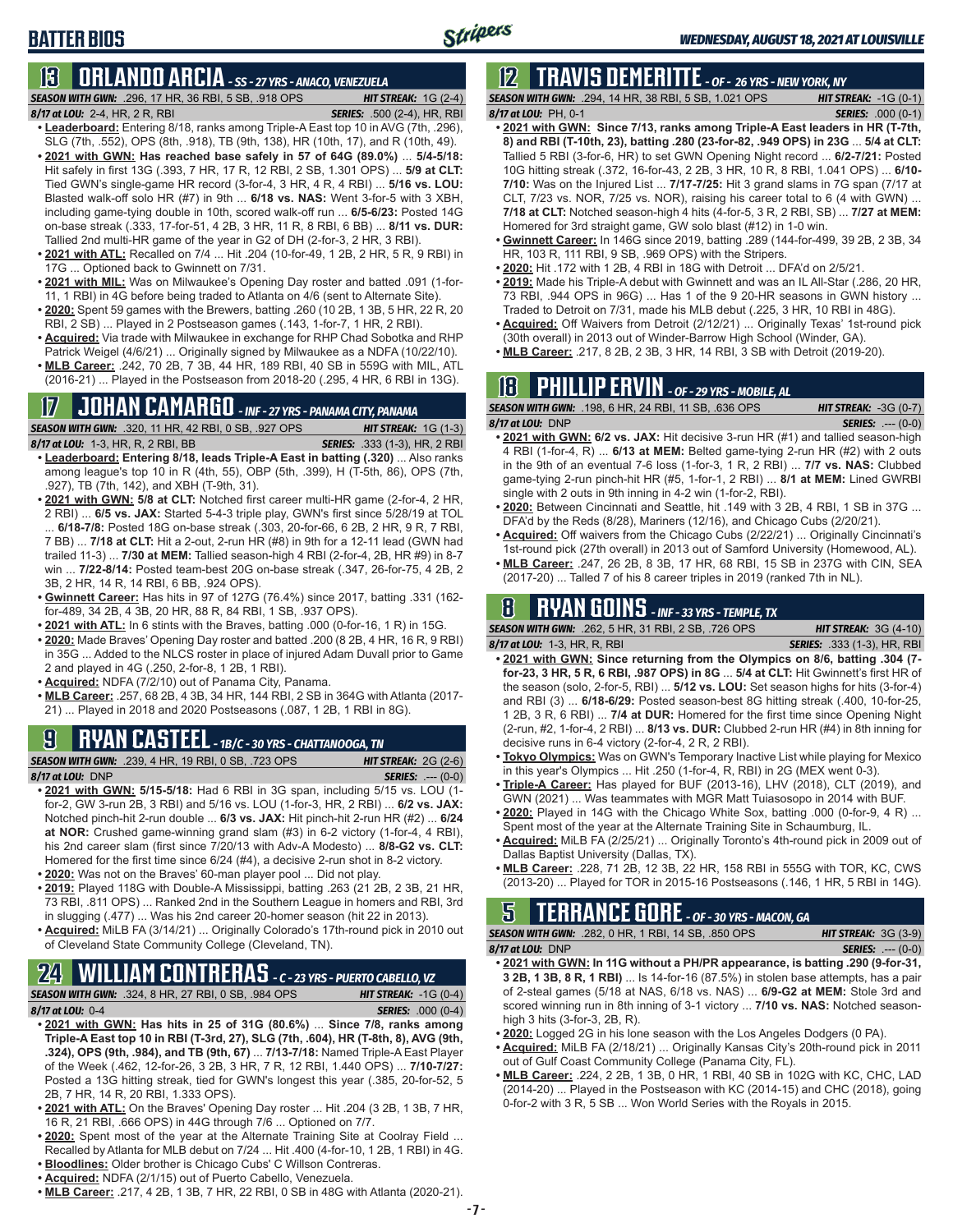### **BATTER BIOS**

#### **4 SEAN KAZMAR JR.** *- INF - 37 YRS - VALDOSTA, GA*

- *SEASON WITH GWN:*.215, 8 HR, 24 RBI, 3 SB, .650 OPS *HIT STREAK:* -1G (0-3) *8/17 at LOU:*DNP *SERIES:* .--- (0-0)
- **• Hits Record: On 7/31 at MEM, passed Larry Whisenton (657) for the Atlanta Braves Triple-A career hits record with his 658th (single, 1-for-4)**. **• Gwinnett Career:** Batting .264 (661-for-2501, 134 2B, 12 3B, 45 HR, 301 R, 294
- RBI, 26 SB) in 728G over 8 seasons ... Leads in career G, AB, H, TB (954), 2B, R, RBI ... Ranks 2nd in career 3B (12) ... Ranks 3rd in career HR (45).
- **• 2021 with GWN: 5/25 vs. MEM:** Lined a walk-off single in the 9th for a 2-1 win, his first career walk-off RBI with GWN ... **7/8-G1 vs. NAS:** Passed Joey Terdoslavich for 3rd on GWN career HR list (#42, 1-for-3, 2 RBI) ... **7/22 vs. NOR:** Passed Damon Hollins for 2nd on ATL Triple-A hits list (#649, 2-for-3, HR, 2 RBI) ... **7/28 at MEM:** Notched his 999th and 1,000th career Triple-A hits (2-for-5, R).
- **• 2021 with ATL:** Contract selected on 4/17, has spent 2 stints with Atlanta (4/17- 4/23, 5/4-5/7), going 0-for-2 ... Pinch hit on 4/17 at the Chicago Cubs, marking his first MLB appearance in 4,589 days since 9/23/08 with San Diego ... The last player with a bigger gap between MLB appearances was Ralph Winegarner (13 years, 14 days between 6/23/36 with CLE and 7/7/49 with STL).
- **• Acquired:** MiLB FA (12/7/20) ... Originally San Diego's 5th-round pick in 2004 out of the College of Southern Nevada.
- **• MLB Career:** .195, 1 2B, 0 3B, 0 HR, 2 RBI in 22G with San Diego (2008) and Atlanta (2021).

### **22 JASON KIPNIS** *- INF - 34 YRS - NORTHBROOK, IL*



- **• 2021 with GWN: 5/28 vs. MEM:** Belted decisive 3-run HR (#1, 2-for-3, 3 RBI) ... **6/16 at NAS:** Hit game-winning HR (#2), a 2-run shot (2-for-4,, 2 RBI) ... **7/6-7/16:** Had 5 multi-hit efforts in 9G, batting .350 (14-for-40, 3 2B, 1 3B, 2 HR, 8 R, 10 RBI, .991 OPS) ... **7/14 at CLT:** Fell triple shy of the cycle (3-for-5, 2B, HR, 3 R, 2 RBI) **• 2020:** In his lone season with the Chicago Cubs, hit .237 (8 2B, 1 3B, 3 HR, 16
- RBI, 1 SB) in 44G ... Played in 2G during the Postseason (0-for-3, 1 BB, 1 SO) ... Elected Free Agency on 10/28.
- **• Acquired:** MiLB FA (3/29/21) ... Originally Cleveland's 2nd-round pick in 2009 out of Arizona State University (Tempe, AZ).
- **• MLB Career:** .260, 260 2B, 24 3B, 126 HR, 545 RBI, 136 SB in 1,165G with CLE, CHC (2011-20) ... Was 2-time AL All-Star with the Indians (2013, 2015) ... Hit .192 (3 2B, 1 3B, 4 HR, 9 RBI) in 26G during the Postseason with CLE (2013, 2016-18) and CHC (2020).

# **20 JONATHAN MORALES** *- C - 26 YRS - ARROYO, PUERTO RICO*

*SEASON WITH GWN:*.129, 1 HR, 8 RBI, 0 SB, .320 OPS *HIT STREAK:* -2G (0-6)

*8/17 at LOU:*DNP *SERIES:* .--- (0-0)

- **• 2021 with GWN: 5/7 at CLT:** Tied his single-game career high with 5 RBI, going 2-for-6 with a 3-run HR (#1) in the 9th ... **8/6 vs. CLT:** Hit a 2-out walk-off single in 11th inning for 4-3 win (2nd career walk-off with GWN, last on 7/21/18 vs. PAW).
- **• 2020:** Spent entire year at Braves Alternate Training Site in Gwinnett (no MLB debut) ... Played for Caguas of the Puerto Rican Winter League (.394, 3 HR, 9 RBI in 13G), earning PWL Postseason All-Star honors.
- **• 2019:** Hit .240 (13 2B, 2 HR, 27 R, 25 RBI) in 80G between Double-A Mississippi and Gwinnett ... Logged 1 game during the IL Playoffs (0-for-1, BB).
- **• Acquired:** Braves' 25th-round pick in 2015 out of Miami-Dade CC.

#### **15 CRISTIAN PACHE** *- OF - 22 YRS - SANTO DOMINGO CENTRO, D.R.*

*SEASON WITH GWN:*.252, 9 HR, 31 RBI, 6 SB, .766 OPS *HIT STREAK:* -1G (0-4) *8/17 at LOU:* 0-4 *SERIES:* .000 (0-4)

- **• MLB.com Prospect Ranks:** #1 (Braves Top 30), #8 (Top 100). **• 2021 with GWN: Ranks 5th in Triple-A East in SLG (.628) in August, batting**
- **.326 (14-for-43, 4 2B, 3 HR, 9 R, 9 RBI, 2 SB, 1.011 OPS) in 12G** ... **5/29- 6/1:** Assigned to rehab (right hamstring inflammation), played 1G before being activated/optioned on 6/2 ... **6/5 vs. JAX:** Went 3-for-6 with 2 doubles, including game-tying 2-run double in 9th ... **6/10 at MEM:** Tallied first career multi-HR game (3-for-5, 2 HR, 3 R, 4 RBI) ... **6/30 at DUR:** Notched last-at-bat GWRBI single in 9th for 2-1 win (2-for-3, 2B, RBI) ... **7/21 vs. NOR:** Homered in both games of a DH (#3-4, 2-for-6, 2 R, 2 RBI) ... **7/8-7/28:** Hit .286 (18-for-63, 1 2B, 4 HR, 16 R, 11 RBI, 3 SB, .858 OPS) in 17G ... **8/11 vs. DUR:** Went 4-for-6 with 5 RBI in a DH sweep, tallying 2 HR (#8-9) and delivering 2-out walk-off single in G1 (won 4-3).
- **• 2021 with ATL:** On Atlanta's Opening Day roster for the first time ... Hit .111 (3 2B, 1 HR, 6 R, 4 RBI) in 22G ... Placed on IL twice, on 4/14 and 5/14 ... Was at the Alternate Training Site from 4/24-4/30.
- **• 2020:** Spent most of the year at the Alternate Training Site ... Made his MLB debut on 8/21 vs. Philadelphia (1-for-4) ... Played just 2G during regular season (.250) ... Also made MLB Postseason debut (.182, 1 2B, 1 HR, 4 R, 4 RBI in 12G).
- **• 2019:** Between Mississippi (104G) and Gwinnett (26G), hit .277 (36 2B, 9 3B, 12 HR, 63 R, 61 RBI, 8 SB, .802 OPS) in 130G ... Named a Southern League Postseason All-Star and MLB All-Star Futures Game participant.
- **• Acquired:** NDFA (7/4/15) out of Santo Domingo Centro, D.R.
- **• MLB Career:** .119, 3 2B, 0 3B, 1 HR, 4 RBI, 0 SB in 24G with Atlanta (2020-21).

#### **7 EDDIE ROSARIO** *- OF - 29 YRS - GUAYAMA, PUERTO RICO SEASON WITH GWN:*.050, 0 HR, 2 RBI, 0 SB, .145 OPS *HIT STREAK:* -4G (0-14)

#### *8/17 at LOU:* 0-3, BB *SERIES:* .000 (0-3)

- **• MLB Rehab:** Assigned to Gwinnett by Atlanta on 8/9 ... Has been on the CLE/ ATL 10-day injured list since 7/7 (right abdominal strain) ... This rehab assignment marks his Braves organization debut.
- **• 2021 with CLE:** Signed a MLB free agent deal on 2/4 ... Played 78G with the Indians, batting .254 (72-for-283, 15 2B, 1 3B, 7 HR, 29 R, 46 RBI, 9 SB).
- **• 2020:** In his final season with Minnesota, hit .257 (54-for-210, 7 2B, 13 HR, 31 R, 42 RBI, 3 SB) in 57G ... Played in 2G during the AL Wild Card Series vs. Houston, batting .000 (0-for-7, 1 SO).
- **• 2019:** Set MLB career highs in HR (32), R (91), RBI (109), TB (281), batting .276 with an .800 OPS in 137G with Minnesota ... Finished 18th in AL MVP voting.
- **• Acquired:** Via trade with Cleveland in exchange for INF Pablo Sandoval (7/30/21) Originally Minnesota's 4th-round pick in 2010 (Rafael Lopez Landron HS, P.R.).
- **• MLB Career:** .275, 149 2B, 23 3B, 126 HR, 434 RBI, 48 SB in 775G with Minnesota (2015-20) and Cleveland (2021) ... Played in the MLB Postseason with the Twins in 2017, 2019, and 2020 (.217, 1 2B, 2 HR, 2 R, 3 RBI in 6G).

# **2 YOLMER SANCHEZ** *- INF - 29 YRS - MARACAY, VENEZUELA*

| <b>SEASON WITH GWN:</b> .203. 7 HR. 25 RBI. 4 SB. .624 OPS                            | <b>HIT STREAK:</b> $1G(1-1)$ |
|---------------------------------------------------------------------------------------|------------------------------|
| 8/17 at LOU: DNP                                                                      | <b>SERIES:</b> $--- (0-0)$   |
| • 2021 with GWN: 5/7 at CLT: Went 3-for-5 (3 R, 3 RBI) with GWN's first triple of the |                              |

- year ... **6/9-G2 at MEM:** Stole home as part of a double-steal with Drew Waters, scored tying run in 3-1 win (1-for-2, R, SB) ... **7/28 at MEM:** Hit a game-tying 2-run HR (#3) with 2 outs in 9th of 8-7 loss ... **7/30 at MEM:** Recorded 2nd career multi-HR game (1st since 5/2/15, CLT vs. SWB), hitting 2 solo shots (#4-5) including GW blast in 8th for 8-7 win (2-for-3, 3 R, 2 RBI) ... **7/22-8/12:** Homered 6 times (#2-7) in 17G, batting .267 (16-for-60, 11 R, 12 RBI, .895 OPS).
- **• 2020:** Played 11G with the Chicago White Sox, batting .313 (3 2B, 1 HR, 1 RBI, 1.164 OPS) ... Made his MLB Postseason debut in the ALWCS (1G, no at-bat).
- **• Acquired:** MiLB FA (3/31/21) ... Originally a NDFA with Chi. White Sox (5/29/09).
- **• MLB Career:** .245, 113 2B, 24 3B, 32 HR, 215 RBI, 30 SB in 657G with the Chi. White Sox (2014-20) ... Won an AL Gold Glove in 2019 (.987 FPCT at 2B).

# **26 TRAVIS SNIDER** *- OF/INF - 33 YRS - KIRKLAND, WA*

| <b>SEASON WITH GWN: .176. 3 HR. 10 RBI. 2 SB. .614 OPS</b>                         | <b>HIT STREAK:</b> $-1G(0-3)$ |
|------------------------------------------------------------------------------------|-------------------------------|
| 8/17 at LOU: DNP                                                                   | <b>SERIES:</b> $--- (0-0)$    |
| . 2021 with GWN: 6/18 vs. NAS: Homered for the first time since 5/7 at CLT, a solo |                               |
| shot $(\#2)$ as part of 6-run comeback in 8-7 win (1-for-3, 2 RBI)  7/15 at CLT:   |                               |

- Blasted go-ahead 2-run HR (#3) in 8th of 11-10 win (1-for-4, 2 RBI) ... **7/31 at MEM:** Delivered GW 2-run double in 2-1 win (1-for-4, 2 RBI).
- **• 2020:** Signed by Miami on 7/24 and reported to the Marlins' Alternate Training Site in Jupiter, FL, but was released on 8/27 and did not reach the Majors.
- **• 2019:** Played for Triple-A Reno in Arizona's system (.294, 22 2B, 4 3B, 11 HR, 41 RBI, 3 SB, .899 OPS in 93G).
- **• Acquired:** MiLB FA (2/26/21) ... Originally Toronto's 1st-round pick (14th overall) in 2006 out of Henry M. Jackson High School (Mill Creek, WA).
- **• MLB Career:** .244, 100 2B, 7 3B, 54 HR, 212 RBI, 22 SB in 630G with TOR, PIT, BAL (2008-15) ... Played for PIT in Postseason from 2013-15 (1-for-4 in 3G).

# **11 Drew WATERS** *- OF - 22 YRS - ATLANTA, GA*

| <b>SEASON WITH GWN:</b> .252, 8 HR, 28 RBI, 20 SB, .758 OPS '                                                                                                                                                                                                                                               | <b>HIT STREAK:</b> $-1G(0-3)$ |
|-------------------------------------------------------------------------------------------------------------------------------------------------------------------------------------------------------------------------------------------------------------------------------------------------------------|-------------------------------|
| 8/17 at LOU: 0-3, BB                                                                                                                                                                                                                                                                                        | <b>SERIES:</b> .000 (0-3)     |
| $\mathbf{r}$ , $\mathbf{r}$ , $\mathbf{r}$ , $\mathbf{r}$ , $\mathbf{r}$ , $\mathbf{r}$ , $\mathbf{r}$ , $\mathbf{r}$ , $\mathbf{r}$ , $\mathbf{r}$ , $\mathbf{r}$ , $\mathbf{r}$ , $\mathbf{r}$ , $\mathbf{r}$ , $\mathbf{r}$ , $\mathbf{r}$ , $\mathbf{r}$ , $\mathbf{r}$ , $\mathbf{r}$ , $\mathbf{r}$ , |                               |

- **• Leaderboard:** Entering 8/18, ranks among Triple-A East top 10 in SB (T-5th, 20) and R (T-7th, 51).
- **• MLB.com Prospect Ranks:** #2 (Braves Top 30), #22 (Top 100 Prospects).
- **• 2021 with GWN: 5/15-6/10:** Hit .316 (25-for-79, 4 2B, 3 HR, 16 R, 9 RBI, 6 SB, .906 OPS) in 21G ... **5/18 at NAS:** Recorded first career multi-HR game (3-for-5, 2 HR, 3 RBI) and became the first GWN player to homer from both sides of the plate since Mel Rojas Jr. (7/7/16 at CLT) ... **5/19 at NAS:** Fell a triple shy of the cycle in first 4-hit game at Triple-A (4-for-5, 2B, HR, 2 R, 2 RBI, 2 SB) ... **6/9-G2 at MEM:** Lined RBI single in 8th (2-for-3, R, RBI) for last-at-bat 3-1 win ... **7/2-7/18:** Posted 13G on-base streak (.357, 20-for-56, 8 2B, 1 3B, 2 HR, 14 R, 10 RBI, 4 SB) ... **7/1-7/31:** Led Triple-A East in XBH with 17, batting .301 (31-for-103, 11 2B, 1 3B, 5 HR, 23 R, 17 RBI, 5 SB, .924 OPS) in 24G.
- **• Futures Game:** Played for the NL Team in the 2021 SiriusXM All-Star Futures Game on 7/11 at Coors Field (1-for-1, BB) ... Was the 7th active Gwinnett player selected to the game (1st since RHP Touki Toussaint in 2018).
- **• 2020:** Spent entire year at Braves Alternate Site in Gwinnett (no MLB debut).
- **• 2019:** Hit .309 (40 2B, 9 3B, 7 HR, 80 R, 52 RBI, 16 SB) in 134G with Double-A Mississippi and Gwinnett ... Won Southern League Batting Title (.319, best in MIS history) and Most Valuable Player (1st in MIS history) ... Ranked among MiLB top 5 in doubles (T-3rd, 40) and hits (5th, 163).
- **• Acquired:** Braves' 2nd-round pick in 2017 out of Etowah High School (Woodstock, GA) ... Named Gatorade Georgia Baseball Player of the Year in 2017.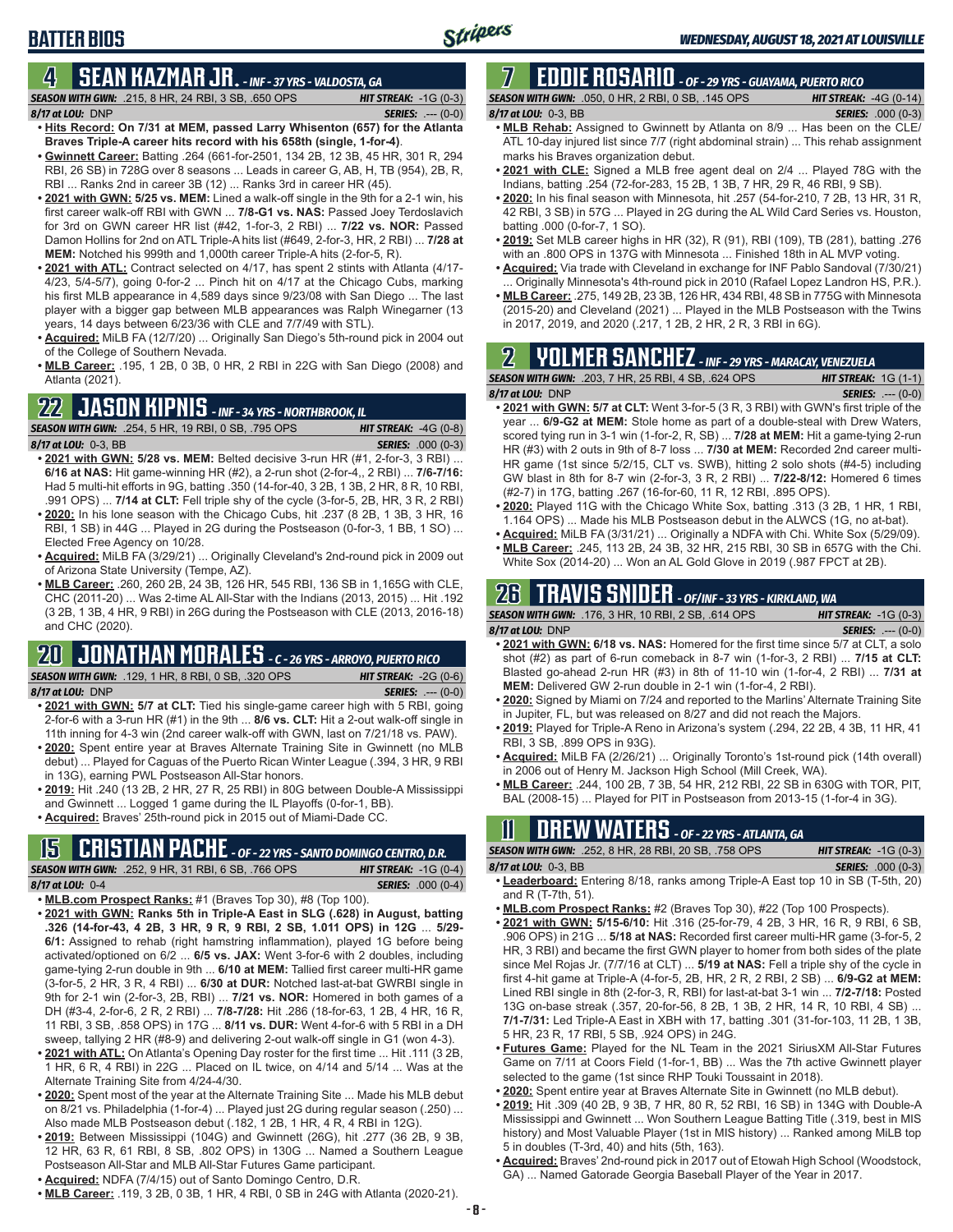### **SEASON SUMMARY**



#### **TEAM HIGHS & LOWS**

| <b>OFFENSE:</b>               |                                |
|-------------------------------|--------------------------------|
|                               |                                |
|                               |                                |
|                               |                                |
|                               |                                |
|                               |                                |
|                               |                                |
|                               |                                |
|                               |                                |
|                               |                                |
|                               |                                |
|                               |                                |
|                               |                                |
|                               |                                |
|                               |                                |
|                               |                                |
|                               |                                |
|                               |                                |
| <b>PITCHING:</b>              |                                |
|                               |                                |
|                               |                                |
|                               |                                |
|                               |                                |
|                               |                                |
|                               |                                |
|                               |                                |
|                               |                                |
|                               |                                |
|                               |                                |
|                               |                                |
| <b>DEFENSE:</b>               |                                |
| Most Double Plays Turned Game | 3 (5v last: 7/16 at Charlotte) |

| Most Double Plays Turned, Game  3 (5x, last: 7/16 at Charlotte) |  |
|-----------------------------------------------------------------|--|
|                                                                 |  |
|                                                                 |  |
|                                                                 |  |
|                                                                 |  |

### **TEAM MISCELLANEOUS**

| Largest Blown Lead (Loss)3 Runs (4x, last: 8/6 vs. Charlotte, 5-2, 6-10) |
|--------------------------------------------------------------------------|
|                                                                          |
| Longest Game, Time……………………………………………………4:26 (5/4 at Charlotte)            |
|                                                                          |
|                                                                          |
|                                                                          |
|                                                                          |
|                                                                          |
|                                                                          |
|                                                                          |
|                                                                          |

#### **INDIVIDUAL HIGHS & LOWS**

| <b>HITTING (GAME):</b> |  |
|------------------------|--|
|                        |  |
|                        |  |
|                        |  |
|                        |  |
|                        |  |
|                        |  |
|                        |  |
|                        |  |
|                        |  |
|                        |  |
|                        |  |
|                        |  |
|                        |  |
|                        |  |

#### **PITCHING (GAME):**

| Low-Run 9.0 IP CG …………………………………………………………………………………None |
|-------------------------------------------------------|

#### **DEFENSE (GAME):**

#### **STREAKS**

| OFFENSIVE (LONGEST IN 2021 ONLY): |  |
|-----------------------------------|--|
|-----------------------------------|--|

#### **PITCHING (LONGEST IN 2021 ONLY):**

#### **LAST TIME IT HAPPENED (GWINNETT REGULAR-SEASON HISTORY)**

#### **INDIVIDUAL OFFENSE:**

|                                                               | Homers, Both Sides of Plate ………………………… Drew Waters (5/18/21 at Nashville)  |
|---------------------------------------------------------------|----------------------------------------------------------------------------|
|                                                               |                                                                            |
|                                                               |                                                                            |
|                                                               | Back-to-Back-to-Back Homers  Arcia/Camargo/Demeritte (5/8/21 at Charlotte) |
|                                                               |                                                                            |
|                                                               |                                                                            |
|                                                               |                                                                            |
|                                                               |                                                                            |
|                                                               |                                                                            |
|                                                               |                                                                            |
|                                                               |                                                                            |
|                                                               |                                                                            |
|                                                               |                                                                            |
|                                                               |                                                                            |
|                                                               |                                                                            |
| <b>INDIVIDUAL PITCHING:</b><br><b>Q O-Inning Perfect Game</b> | Never                                                                      |
|                                                               |                                                                            |

| 9.0-Inning No-Hitter (Solo)Todd Redmond (5/28/10 at Louisville)                 |  |
|---------------------------------------------------------------------------------|--|
| 9.0-Inning No-Hitter (Comb.)  Wooten/Marksberry/Ramirez (6/30/16 at Louisville) |  |
|                                                                                 |  |
|                                                                                 |  |
|                                                                                 |  |
| 21 Consecutive Saves Converted Jairo Asencio (9/6/09-8/8/11)                    |  |
| 25.0-Inning Scoreless Streak Stephen Marek, 25.1 IP (6/6/10-8/2/10)             |  |
|                                                                                 |  |

#### **TEAM OFFENSE:**

| <b>TEAM PITCHING:</b> |                                                                    |
|-----------------------|--------------------------------------------------------------------|
|                       |                                                                    |
|                       |                                                                    |
|                       |                                                                    |
|                       |                                                                    |
|                       |                                                                    |
|                       |                                                                    |
|                       |                                                                    |
|                       |                                                                    |
|                       |                                                                    |
| <b>TEAM DEFENSE:</b>  |                                                                    |
|                       | Turn a Triple Play 6/5/21 vs. Jacksonville (Camargo-Kipnis-Snider) |
|                       |                                                                    |

| TEAM MISCELLANEOUS: |                                                                       |  |
|---------------------|-----------------------------------------------------------------------|--|
|                     |                                                                       |  |
|                     | 21-Run Margin of Defeat…………………………………7/13/12 at Louisville (Lost 1-22) |  |